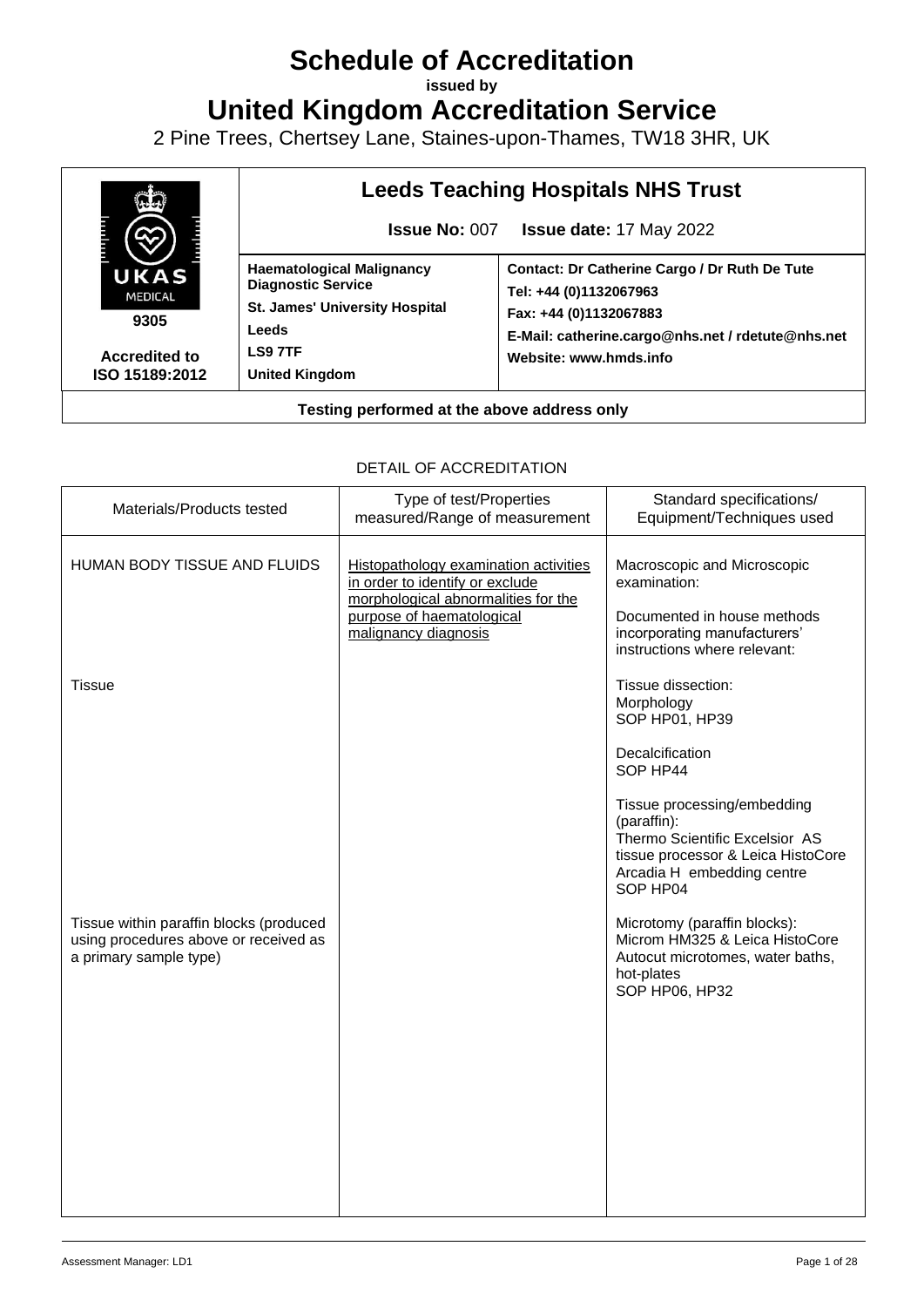

2 Pine Trees, Chertsey Lane, Staines -upon -Thames, TW18 3HR, UK

# **Leeds Teaching Hospitals NHS Trust**

**Issue No:** 007 **Issue date:** 17 May 2022

**ISO 15189:2012** 

| Materials/Products tested                                                                             | Type of test/Properties<br>measured/Range of measurement                                                                                                                             | Standard specifications/<br>Equipment/Techniques used                                                                                                              |
|-------------------------------------------------------------------------------------------------------|--------------------------------------------------------------------------------------------------------------------------------------------------------------------------------------|--------------------------------------------------------------------------------------------------------------------------------------------------------------------|
| HUMAN BODY TISSUE AND FLUIDS<br>(cont'd)                                                              | <b>Histopathology examination activities</b><br>in order to identify or exclude<br>morphological abnormalities for the<br>purpose of haematological<br>malignancy diagnosis (cont'd) | Macroscopic and Microscopic<br>examination:<br>Documented in house methods<br>incorporating manufacturers'<br>instructions where relevant:                         |
| Paraffin (produced using procedures<br>above or received as a primary sample<br>type) embedded tissue | Identification of:                                                                                                                                                                   |                                                                                                                                                                    |
|                                                                                                       | Basophilic and eosinophilic structures                                                                                                                                               | Automated Haematoxylin & Eosin<br>and May Grunwald Giemsa staining<br>using Leica ST5020, light<br>microscope<br>SOP HP11, SOP HP13                                |
|                                                                                                       |                                                                                                                                                                                      | Manual Special tinctorial staining:<br>Microm coverslipper, light<br>microscope<br>SOP HP12, HP14, HP15, HP19,<br><b>HP21</b>                                      |
|                                                                                                       | Amyloid                                                                                                                                                                              | Congo Red (HP21)                                                                                                                                                   |
|                                                                                                       | Differentiation of different<br>haemopoietic cells                                                                                                                                   | May Grunwald Giemsa (HP13)                                                                                                                                         |
|                                                                                                       | Glycogen (and other PAS positive<br>substances)                                                                                                                                      | PAS (+/- diastase) (HP19)                                                                                                                                          |
|                                                                                                       | Heamosiderin                                                                                                                                                                         | Perls' (HP14)                                                                                                                                                      |
|                                                                                                       | <b>Reticulin fibres</b>                                                                                                                                                              | Reticulin (Gordon & Sweets) (HP12)                                                                                                                                 |
|                                                                                                       | Tubercle bacilli                                                                                                                                                                     | Ziehl-Neelsen (HP15)                                                                                                                                               |
|                                                                                                       | Identification of:                                                                                                                                                                   | Immunohistochemistry:<br>Dako Autostainers, Dako Omnis,<br>Manual staining<br>SOP HP27, HP40, HP42<br>Using the following monoclonal and<br>polyclonal antibodies: |
|                                                                                                       | T-cells, mantle zone B-cells, follicular<br>lymphomas                                                                                                                                | Bcl-2 (clones 124 & E17)                                                                                                                                           |
|                                                                                                       | Germinal centre B-cells & related<br>lymphomas                                                                                                                                       | Bcl-6                                                                                                                                                              |
|                                                                                                       | Activated B-cells, plasma cells                                                                                                                                                      | Blimp-1                                                                                                                                                            |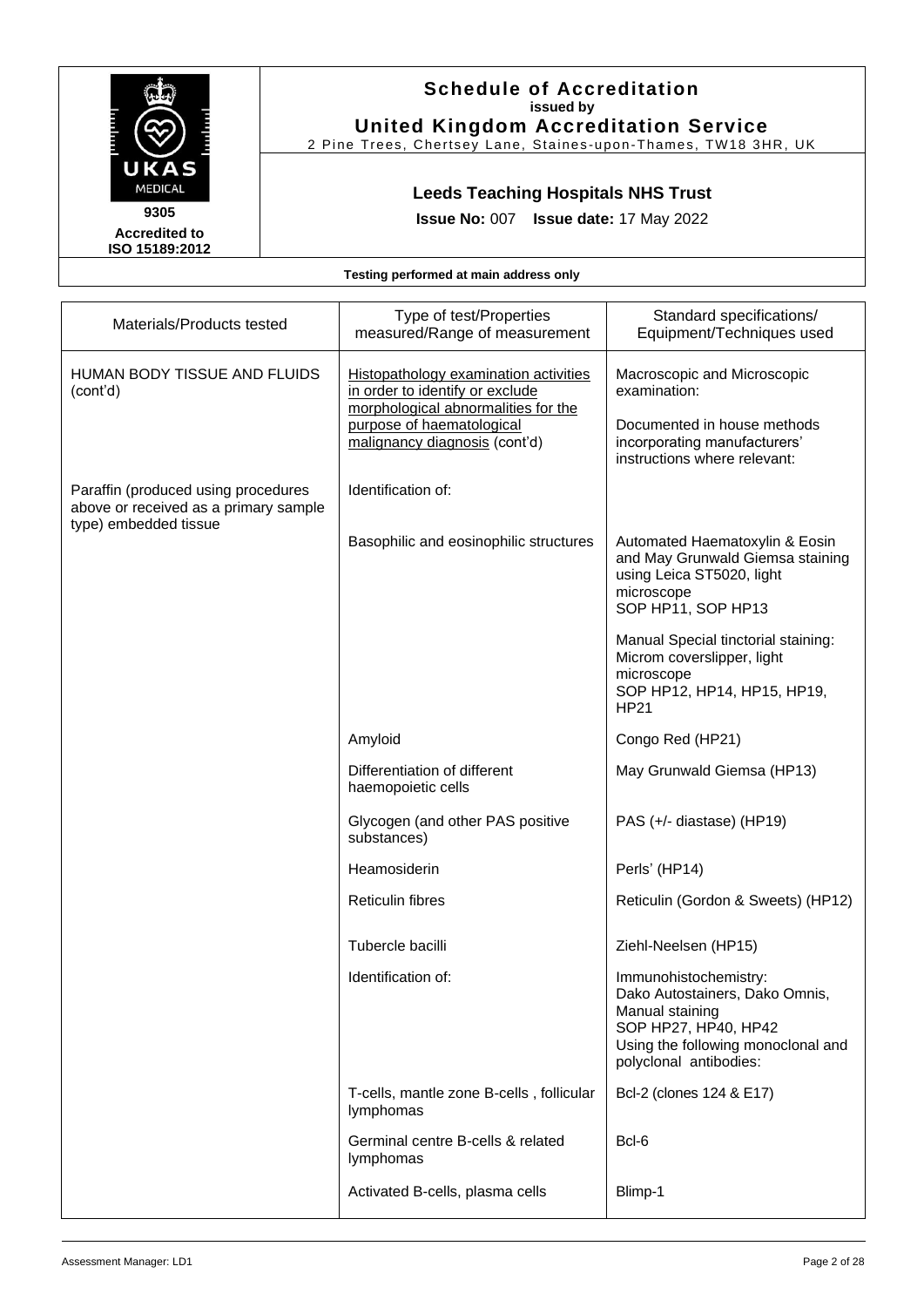

## **Schedule of Accreditation issued by United Kingdom Accreditation Service**

2 Pine Trees, Chertsey Lane, Staines-upon-Thames, TW18 3HR, UK

# **Leeds Teaching Hospitals NHS Trust**

**Issue No:** 007 **Issue date:** 17 May 2022

| Materials/Products tested                | Type of test/Properties<br>measured/Range of measurement                                                                                                                                                            | Standard specifications/<br>Equipment/Techniques used                                                                                                                                                                                                                                                                     |
|------------------------------------------|---------------------------------------------------------------------------------------------------------------------------------------------------------------------------------------------------------------------|---------------------------------------------------------------------------------------------------------------------------------------------------------------------------------------------------------------------------------------------------------------------------------------------------------------------------|
| HUMAN BODY TISSUE AND FLUIDS<br>(cont'd) | <b>Histopathology examination activities</b><br>in order to identify or exclude<br>morphological abnormalities for the<br>purpose of haematological<br>malignancy diagnosis (cont'd)<br>Identification of: (cont'd) | Macroscopic and Microscopic<br>examination:<br>Documented in house methods<br>incorporating manufacturers'<br>instructions where relevant:<br>Immunohistochemistry:<br>Dako Autostainers, Dako Omnis,<br>microwaveManual staining<br>SOP HP27, HP40, HP42<br>Using the following monoclonal and<br>polyclonal antibodies: |
|                                          | Langerhan's cells, interdigitating<br>dendritic cells, associated disease<br>states                                                                                                                                 | CD <sub>1a</sub>                                                                                                                                                                                                                                                                                                          |
|                                          | Pan T-cell marker & T-cell<br>lymphomas                                                                                                                                                                             | CD <sub>2</sub>                                                                                                                                                                                                                                                                                                           |
|                                          | Pan T-cell marker & T-cell<br>lymphomas                                                                                                                                                                             | CD <sub>3</sub>                                                                                                                                                                                                                                                                                                           |
|                                          | T-helper cells & related lymphoma                                                                                                                                                                                   | CD <sub>4</sub>                                                                                                                                                                                                                                                                                                           |
|                                          | T-cells, mantle zone B-cells,<br>neoplastic B-cells (CLL, MCL), T-cell<br>lymphomas                                                                                                                                 | CD <sub>5</sub>                                                                                                                                                                                                                                                                                                           |
|                                          | Early T-cells & NK cells, related T-cell<br>lymphomas                                                                                                                                                               | CD7                                                                                                                                                                                                                                                                                                                       |
|                                          | Mature suppressor / cytotoxic T-cells,<br>associated T-cell lymphomas                                                                                                                                               | CD <sub>8</sub>                                                                                                                                                                                                                                                                                                           |
|                                          | Germinal centre B cells & related<br>lymphomas                                                                                                                                                                      | CD <sub>10</sub>                                                                                                                                                                                                                                                                                                          |
|                                          | Monocytes, macrophages, Hairy Cell<br>Leukaemia cells                                                                                                                                                               | CD11c                                                                                                                                                                                                                                                                                                                     |
|                                          | Myeloid cells, Reed Sternberg cells                                                                                                                                                                                 | CD15                                                                                                                                                                                                                                                                                                                      |
|                                          |                                                                                                                                                                                                                     |                                                                                                                                                                                                                                                                                                                           |
|                                          |                                                                                                                                                                                                                     |                                                                                                                                                                                                                                                                                                                           |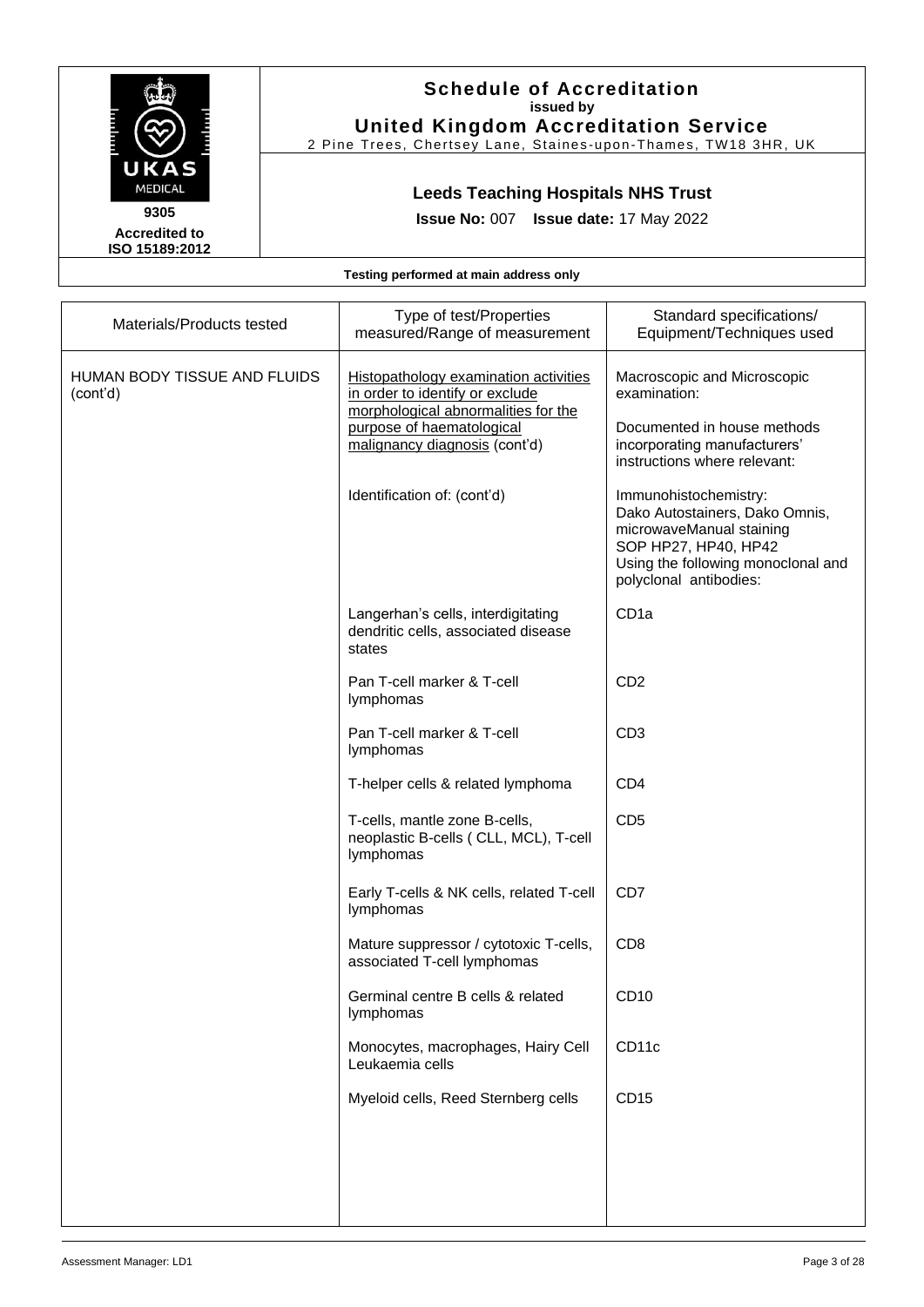

#### **Schedule of Accreditation issued by United Kingdom Accreditation Service**

2 Pine Trees, Chertsey Lane, Staines -upon -Thames, TW18 3HR, UK

# **Leeds Teaching Hospitals NHS Trust**

**Issue No:** 007 **Issue date:** 17 May 2022

| Materials/Products tested                | Type of test/Properties<br>measured/Range of measurement                                                                                                                                                     | Standard specifications/<br>Equipment/Techniques used                                                                                                                                                                                                                                                            |
|------------------------------------------|--------------------------------------------------------------------------------------------------------------------------------------------------------------------------------------------------------------|------------------------------------------------------------------------------------------------------------------------------------------------------------------------------------------------------------------------------------------------------------------------------------------------------------------|
| HUMAN BODY TISSUE AND FLUIDS<br>(cont'd) | Histopathology examination activities<br>in order to identify or exclude<br>morphological abnormalities for the<br>purpose of haematological<br>malignancy diagnosis (cont'd)<br>Identification of: (cont'd) | Macroscopic and Microscopic<br>examination:<br>Documented in house methods<br>incorporating manufacturers'<br>instructions where relevant:<br>Immunohistochemistry:<br>Dako Autostainers, Dako Omnis,<br>Manual staining<br>SOP HP27, HP40, HP42<br>Using the following monoclonal and<br>polyclonal antibodies: |
|                                          | B-cells & associated B-Cell<br>lymphomas, normal plasma cells                                                                                                                                                | CD19                                                                                                                                                                                                                                                                                                             |
|                                          | B-cells & associated B-Cell<br>lymphomas                                                                                                                                                                     | CD <sub>20</sub>                                                                                                                                                                                                                                                                                                 |
|                                          | Follicular dendritic cells, mature B-<br>cells                                                                                                                                                               | CD21                                                                                                                                                                                                                                                                                                             |
|                                          | B-cells, associated B-cell lymphomas                                                                                                                                                                         | CD22                                                                                                                                                                                                                                                                                                             |
|                                          | Follicular dendritic cells, B-cells, CLL<br>cells                                                                                                                                                            | CD <sub>23</sub>                                                                                                                                                                                                                                                                                                 |
|                                          | Activated T-cells, inter-leukin-2<br>receptor cells                                                                                                                                                          | CD <sub>25</sub>                                                                                                                                                                                                                                                                                                 |
|                                          | Activated B & T-cells, Reed Sternberg<br>/ Hodgkin's cells                                                                                                                                                   | CD30                                                                                                                                                                                                                                                                                                             |
|                                          | Endothelial cells, blast cells                                                                                                                                                                               | CD <sub>34</sub>                                                                                                                                                                                                                                                                                                 |
|                                          | Pan Leucocyte marker- normal &<br>neoplastic cells                                                                                                                                                           | CD45                                                                                                                                                                                                                                                                                                             |
|                                          | NK cells, nerve cells,<br>neuroblastomas, some neoplastic<br><b>PCs</b>                                                                                                                                      | CD56                                                                                                                                                                                                                                                                                                             |
|                                          | NK cells, related lymphomas                                                                                                                                                                                  | <b>CD57</b>                                                                                                                                                                                                                                                                                                      |
|                                          |                                                                                                                                                                                                              |                                                                                                                                                                                                                                                                                                                  |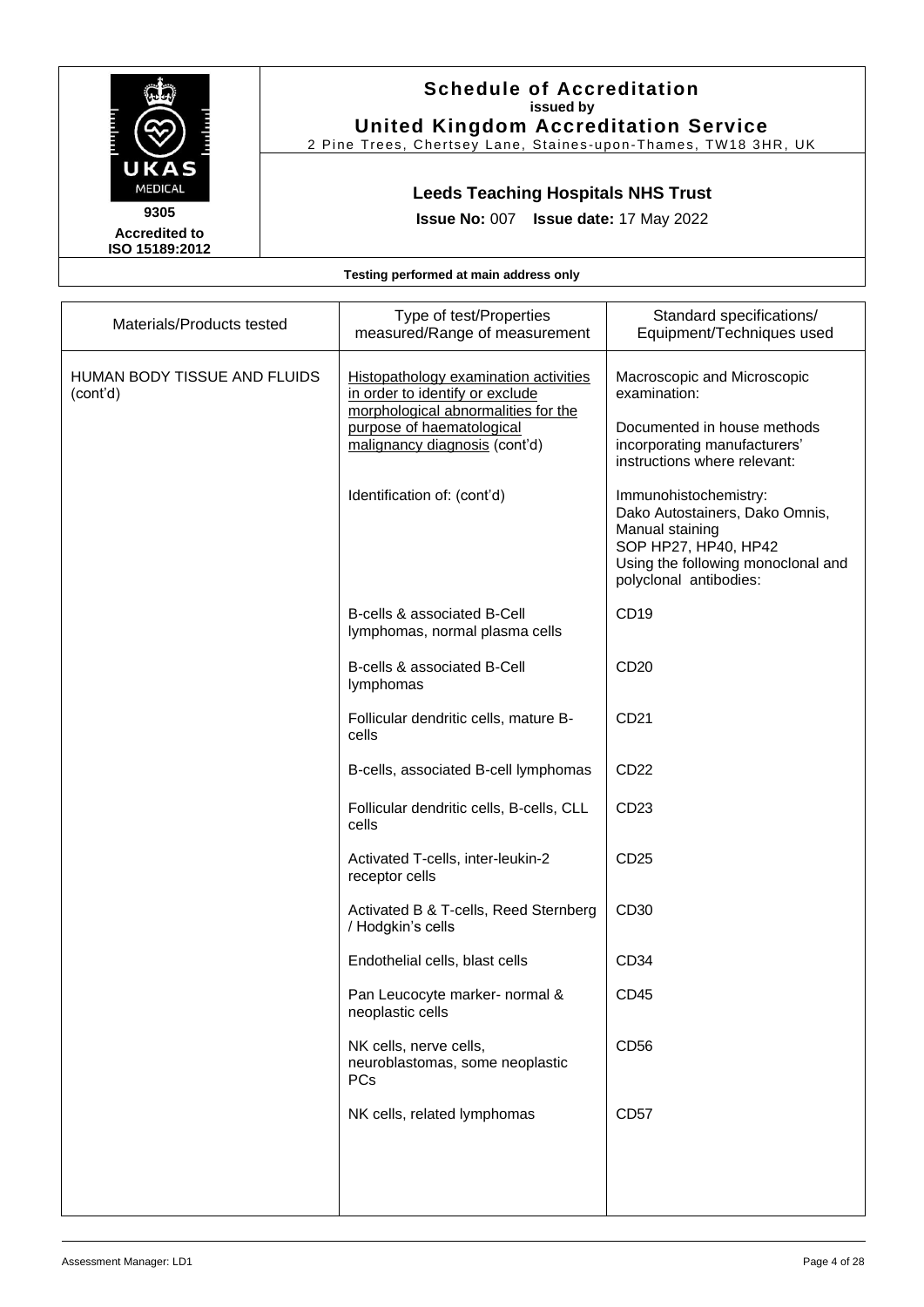

#### **Schedule of Accreditation issued by United Kingdom Accreditation Service**

2 Pine Trees, Chertsey Lane, Staines -upon -Thames, TW18 3HR, UK

# **Leeds Teaching Hospitals NHS Trust**

**Issue No:** 007 **Issue date:** 17 May 2022

| Materials/Products tested                | Type of test/Properties<br>measured/Range of measurement                                                               | Standard specifications/<br>Equipment/Techniques used                                                                                                              |
|------------------------------------------|------------------------------------------------------------------------------------------------------------------------|--------------------------------------------------------------------------------------------------------------------------------------------------------------------|
| HUMAN BODY TISSUE AND FLUIDS<br>(cont'd) | <b>Histopathology examination activities</b><br>in order to identify or exclude<br>morphological abnormalities for the | Macroscopic and Microscopic<br>examination:                                                                                                                        |
|                                          | purpose of haematological<br>malignancy diagnosis (cont'd)                                                             | Documented in house methods<br>incorporating manufacturers'<br>instructions where relevant:                                                                        |
|                                          | Identification of: (cont'd)                                                                                            | Immunohistochemistry:<br>Dako Autostainers, Dako Omnis,<br>Manual staining<br>SOP HP27, HP40, HP42<br>Using the following monoclonal and<br>polyclonal antibodies: |
|                                          | Megakaryocytes, megakaryocytes<br>precursors, and platelets                                                            | CD61                                                                                                                                                               |
|                                          | Macrophages & myeloid cells                                                                                            | CD68                                                                                                                                                               |
|                                          | B-cells & associated B-Cell<br>lymphomas                                                                               | CD79a                                                                                                                                                              |
|                                          | Ewings sarcoma, lymphocytes                                                                                            | CD <sub>99</sub>                                                                                                                                                   |
|                                          | Melanocytes, mast cells, AML tumour<br>cells, GIST                                                                     | CD117 C-KIT                                                                                                                                                        |
|                                          | Kikuchi disease                                                                                                        | CD123                                                                                                                                                              |
|                                          | Normal & neoplastic plasma cells,<br>epithelial cells                                                                  | CD138                                                                                                                                                              |
|                                          | Assist in identification of positive cells<br>in myeloid sarcomas and T-ALL                                            | CD <sub>13</sub>                                                                                                                                                   |
|                                          | Macrophages, monocytes                                                                                                 | CD163                                                                                                                                                              |
|                                          | Alk + tumours (ALCL)                                                                                                   | CD246                                                                                                                                                              |
|                                          | Plasma cells, plasmacytic lymphoma<br>vs myeloma                                                                       | CD319 (manual staining only)                                                                                                                                       |
|                                          | Normal & neoplastic epithelial cells<br>(instestinal)                                                                  | CDX2                                                                                                                                                               |
|                                          | Identification of myeloid sarcomas<br>and T-ALL                                                                        | CD <sub>33</sub>                                                                                                                                                   |
|                                          | Normal & neoplastic epithelia (breast)                                                                                 | CK <sub>7</sub>                                                                                                                                                    |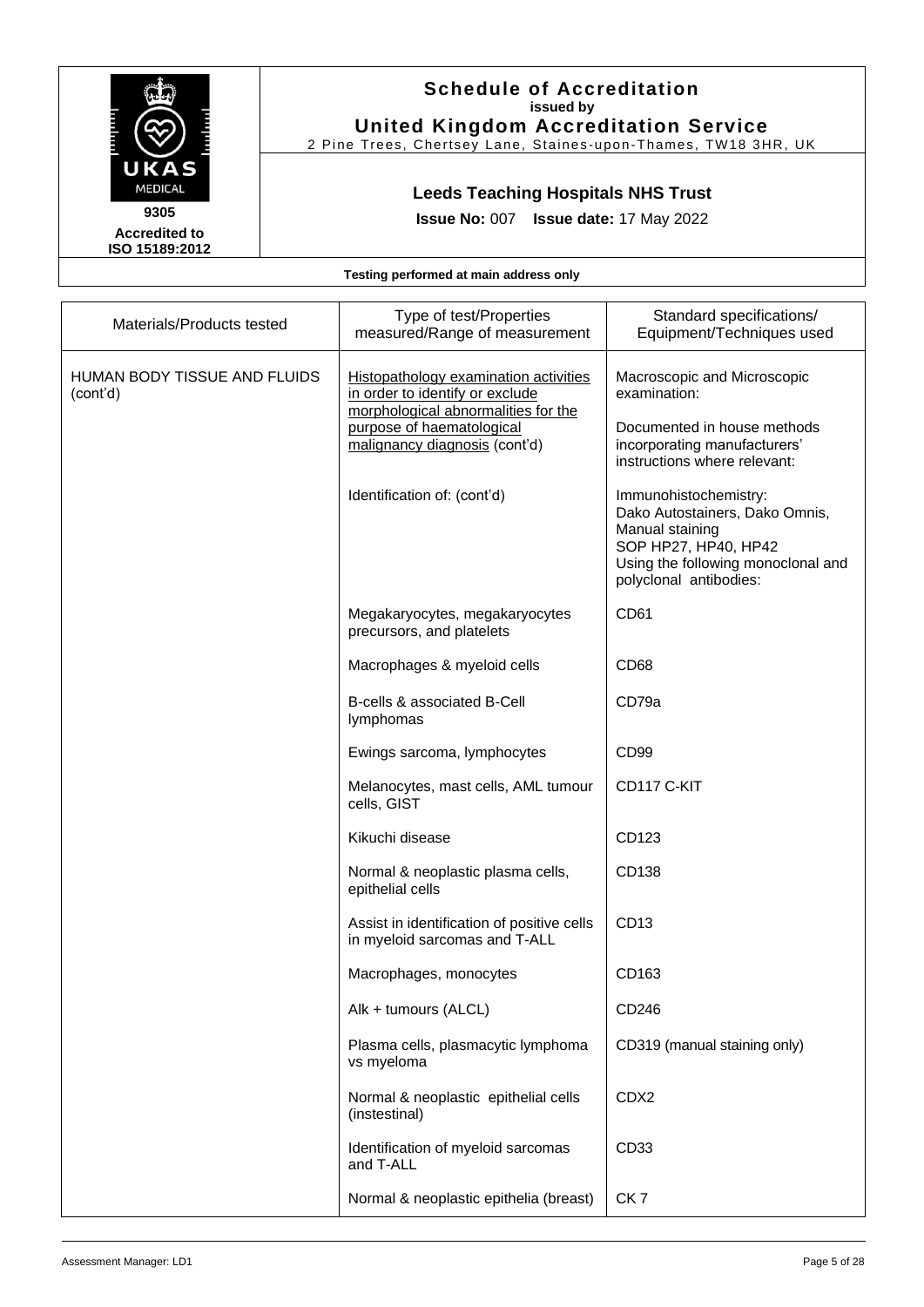

#### **Schedule of Accreditation issued by United Kingdom Accreditation Service**

2 Pine Trees, Chertsey Lane, Staines -upon -Thames, TW18 3HR, UK

# **Leeds Teaching Hospitals NHS Trust**

**Issue No:** 007 **Issue date:** 17 May 2022

| Materials/Products tested                | Type of test/Properties<br>measured/Range of measurement                                                                                                                      | Standard specifications/<br>Equipment/Techniques used                                                                                                              |
|------------------------------------------|-------------------------------------------------------------------------------------------------------------------------------------------------------------------------------|--------------------------------------------------------------------------------------------------------------------------------------------------------------------|
| HUMAN BODY TISSUE AND FLUIDS<br>(cont'd) | Histopathology examination activities<br>in order to identify or exclude<br>morphological abnormalities for the<br>purpose of haematological<br>malignancy diagnosis (cont'd) | Macroscopic and Microscopic<br>examination:<br>Documented in house methods<br>incorporating manufacturers'<br>instructions where relevant:                         |
|                                          | Identification of: (cont'd)                                                                                                                                                   | Immunohistochemistry:<br>Dako Autostainers, Dako Omnis,<br>Manual staining<br>SOP HP27, HP40, HP42<br>Using the following monoclonal and<br>polyclonal antibodies: |
|                                          | Normal & neoplastic epithelia (colon)                                                                                                                                         | <b>CK20</b>                                                                                                                                                        |
|                                          | Cells showing Myc translocation,<br>disease related                                                                                                                           | C Myc                                                                                                                                                              |
|                                          | Epithelial cells, Mantle cell lymphoma                                                                                                                                        | Cyclin D1                                                                                                                                                          |
|                                          | Broad spectrum of normal &<br>neoplastic epithelia                                                                                                                            | Cytokeratin - Cam 5.2                                                                                                                                              |
|                                          | Broad spectrum of normal &<br>neoplastic epithelia                                                                                                                            | Cytokeratin - MNF116                                                                                                                                               |
|                                          | Follicular helper T-cells, angioblastic<br>T-cell lymphomas                                                                                                                   | CXCL13                                                                                                                                                             |
|                                          | Suggestive of Hairy Cell Leukaemia                                                                                                                                            | Leukaemia Hairy cell (DBA44)                                                                                                                                       |
|                                          | Smooth & striated muscle                                                                                                                                                      | Desmin                                                                                                                                                             |
|                                          | Endothelial cells, Megakaryocytes                                                                                                                                             | Factor VIII                                                                                                                                                        |
|                                          | Erythroid cells & precursors                                                                                                                                                  | Glycophorin C                                                                                                                                                      |
|                                          | Cytotoxic T-cells & NK cells & related<br>lymphomas                                                                                                                           | Granzyme B                                                                                                                                                         |
|                                          | HLA class II DR antigen expressing<br>cells                                                                                                                                   | <b>HLA-DR</b>                                                                                                                                                      |
|                                          |                                                                                                                                                                               |                                                                                                                                                                    |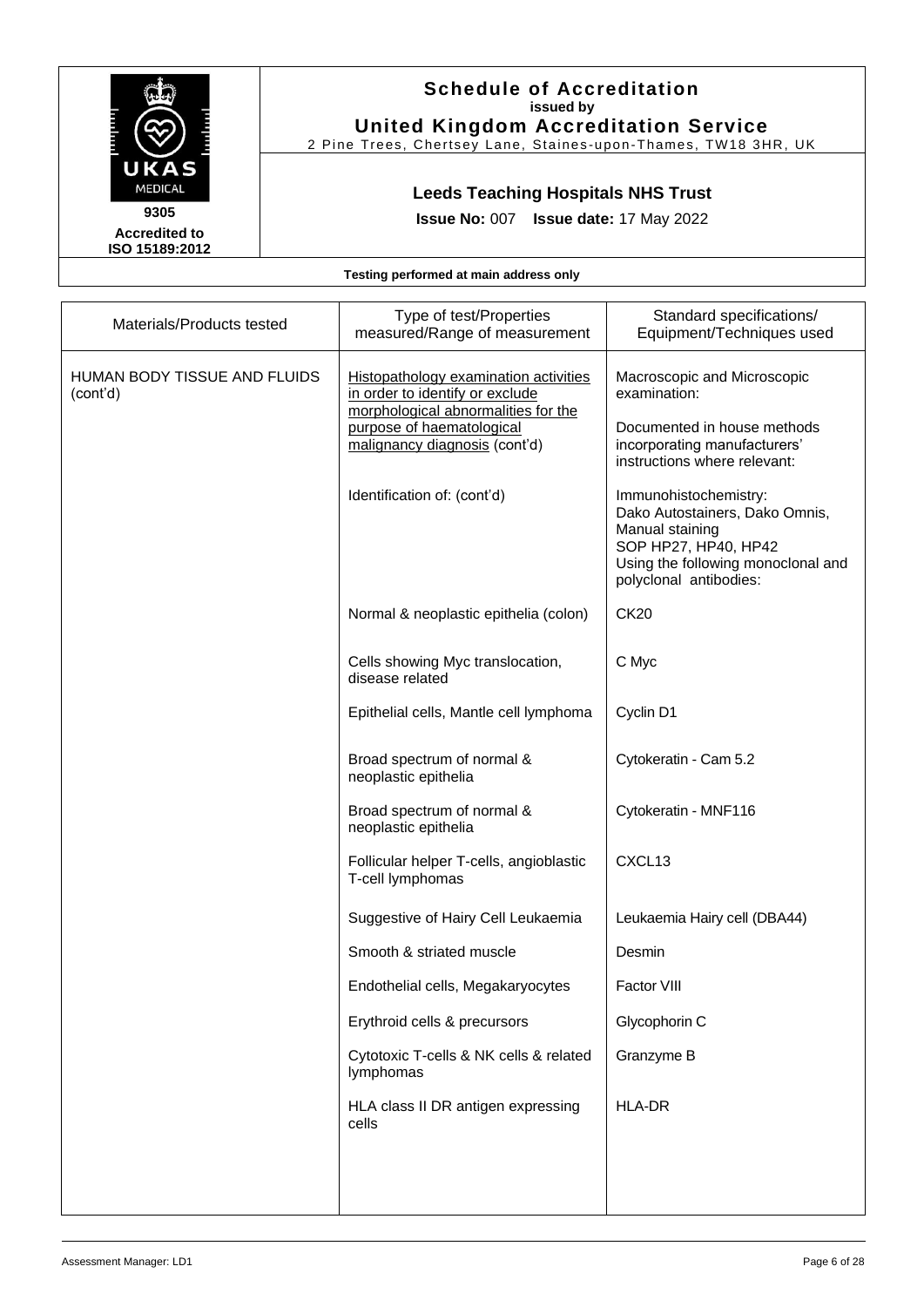

#### **Schedule of Accreditation issued by United Kingdom Accreditation Service**

2 Pine Trees, Chertsey Lane, Staines-upon-Thames, TW18 3HR, UK

# **Leeds Teaching Hospitals NHS Trust**

**Issue No:** 007 **Issue date:** 17 May 2022

| Materials/Products tested                | Type of test/Properties<br>measured/Range of measurement                                                                                                                                                            | Standard specifications/<br>Equipment/Techniques used                                                                                                                                                                                                                                                            |
|------------------------------------------|---------------------------------------------------------------------------------------------------------------------------------------------------------------------------------------------------------------------|------------------------------------------------------------------------------------------------------------------------------------------------------------------------------------------------------------------------------------------------------------------------------------------------------------------|
| HUMAN BODY TISSUE AND FLUIDS<br>(cont'd) | <b>Histopathology examination activities</b><br>in order to identify or exclude<br>morphological abnormalities for the<br>purpose of haematological<br>malignancy diagnosis (cont'd)<br>Identification of: (cont'd) | Macroscopic and Microscopic<br>examination:<br>Documented in house methods<br>incorporating manufacturers'<br>instructions where relevant:<br>Immunohistochemistry:<br>Dako Autostainers, Dako Omnis,<br>Manual staining<br>SOP HP27, HP40, HP42<br>Using the following monoclonal and<br>polyclonal antibodies: |
|                                          | Karposi sarcoma virus, associated<br>multicentric Castleman's disease                                                                                                                                               | HHV8                                                                                                                                                                                                                                                                                                             |
|                                          | IgA expressing plasma cells                                                                                                                                                                                         | IgA (manual staining only)                                                                                                                                                                                                                                                                                       |
|                                          | IgD expressing plasma cells, Mantle<br>zone B-cells                                                                                                                                                                 | IgD                                                                                                                                                                                                                                                                                                              |
|                                          | IgG expressing plasma cells &<br>lymphocytes                                                                                                                                                                        | IgG (manual staining only)                                                                                                                                                                                                                                                                                       |
|                                          | Specific subtype of plasma cells,<br>IgG4 disease                                                                                                                                                                   | IgG4 (manual staining only)                                                                                                                                                                                                                                                                                      |
|                                          | IgM expressing plasma cells, mantle<br>zone B-cells                                                                                                                                                                 | IgM (manual staining only)                                                                                                                                                                                                                                                                                       |
|                                          | Plasma cells, activated T-cells, some<br>germinal centre B-cells, R/S cells &<br>associated lymphomas                                                                                                               | IRF4                                                                                                                                                                                                                                                                                                             |
|                                          | Kappa light chain expressing plasma<br>cells and lymphoid cells (mantle zone<br>B-cells)                                                                                                                            | Kappa (manual staining only)                                                                                                                                                                                                                                                                                     |
|                                          | Lambda light chain expressing<br>plasma cells and lymphoid cells<br>(mantle zone B-cells)                                                                                                                           | Lambda (manual staining only)                                                                                                                                                                                                                                                                                    |
|                                          | Langerhan's cells, IRDC's                                                                                                                                                                                           | Langerin                                                                                                                                                                                                                                                                                                         |
|                                          | Diagnosis of follicular lymphoma                                                                                                                                                                                    | LMO <sub>2</sub>                                                                                                                                                                                                                                                                                                 |
|                                          |                                                                                                                                                                                                                     |                                                                                                                                                                                                                                                                                                                  |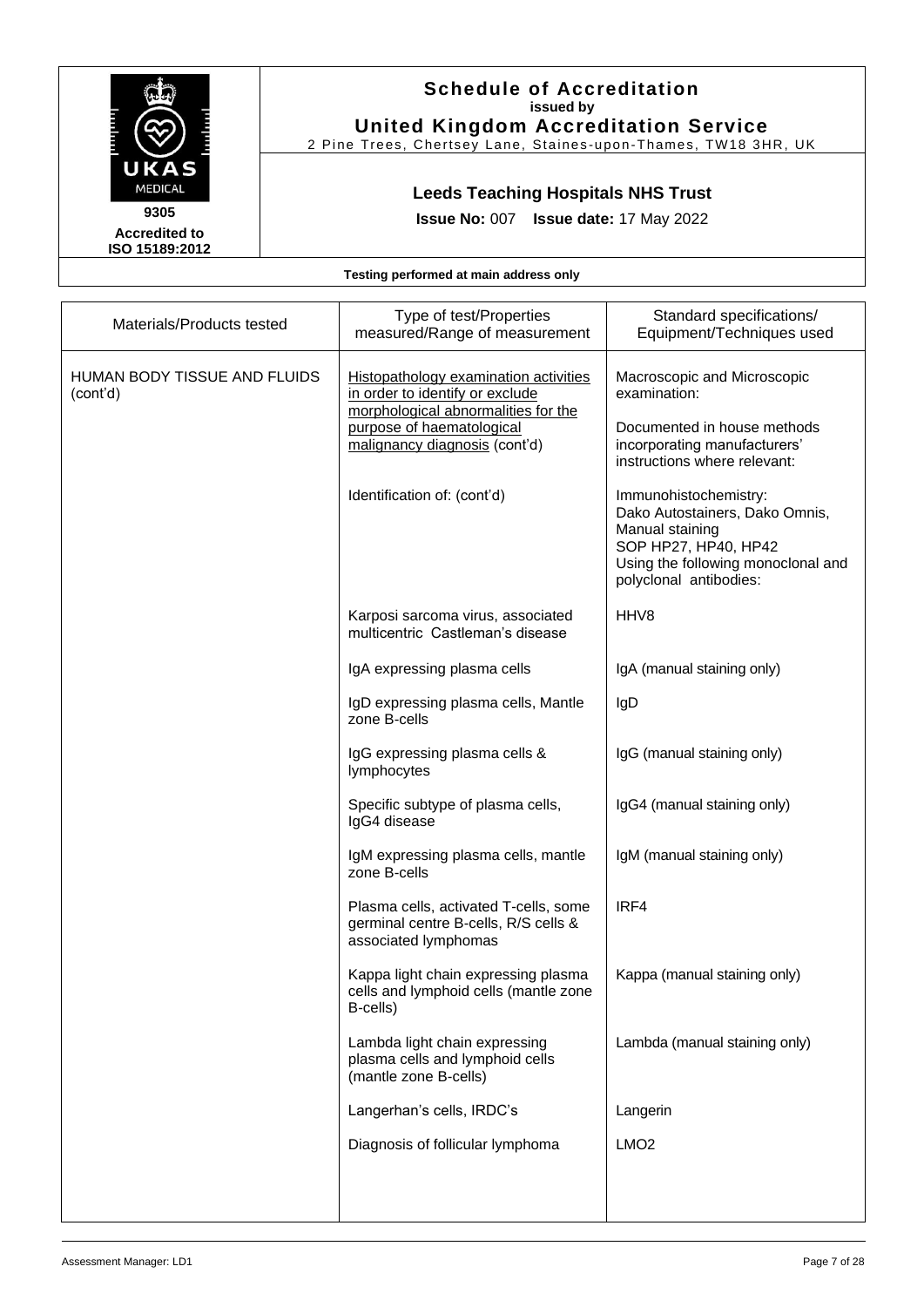

#### **Schedule of Accreditation issued by United Kingdom Accreditation Service**

2 Pine Trees, Chertsey Lane, Staines -upon -Thames, TW18 3HR, UK

# **Leeds Teaching Hospitals NHS Trust**

**Issue No:** 007 **Issue date:** 17 May 2022

| Materials/Products tested                | Type of test/Properties<br>measured/Range of measurement                                                                                                                                                     | Standard specifications/<br>Equipment/Techniques used                                                                                                                                                                                                                                  |
|------------------------------------------|--------------------------------------------------------------------------------------------------------------------------------------------------------------------------------------------------------------|----------------------------------------------------------------------------------------------------------------------------------------------------------------------------------------------------------------------------------------------------------------------------------------|
| HUMAN BODY TISSUE AND FLUIDS<br>(cont'd) | Histopathology examination activities<br>in order to identify or exclude<br>morphological abnormalities for the<br>purpose of haematological<br>malignancy diagnosis (cont'd)<br>Identification of: (cont'd) | Macroscopic and Microscopic<br>examination:<br>Documented in house methods<br>incorporating manufacturers'<br>instructions where relevant:<br>Immunohistochemistry:<br>Dako Autostainers, Dako Omnis,<br>Manual staining<br>SOP HP27, HP40, HP42<br>Using the following monoclonal and |
|                                          | <b>EBV</b>                                                                                                                                                                                                   | polyclonal antibodies:<br>LMP-1                                                                                                                                                                                                                                                        |
|                                          | Histiocytes                                                                                                                                                                                                  | Lysozyme                                                                                                                                                                                                                                                                               |
|                                          | Mast cells, related disorders                                                                                                                                                                                | Mast-cell tryptase                                                                                                                                                                                                                                                                     |
|                                          | Melanoma cells                                                                                                                                                                                               | Melanoma monoclonal                                                                                                                                                                                                                                                                    |
|                                          | Proliferating cells                                                                                                                                                                                          | MIB1                                                                                                                                                                                                                                                                                   |
|                                          | Myeloid cells                                                                                                                                                                                                | Myeloperoxidase                                                                                                                                                                                                                                                                        |
|                                          | Rhabdomyosarcoma cells                                                                                                                                                                                       | Myo D1                                                                                                                                                                                                                                                                                 |
|                                          | Rhabdomyosarcoma & Ewings<br>tumour cells                                                                                                                                                                    | Myogenin                                                                                                                                                                                                                                                                               |
|                                          | B-cells, Germinal centre cells, plasma<br>cells                                                                                                                                                              | OCT-2                                                                                                                                                                                                                                                                                  |
|                                          | Embryonic cells & germ cells &<br>related diseases                                                                                                                                                           | <b>OCT-3/4</b>                                                                                                                                                                                                                                                                         |
|                                          | <b>B-cells</b>                                                                                                                                                                                               | PAX-5                                                                                                                                                                                                                                                                                  |
|                                          | Follicular Helper T-cells                                                                                                                                                                                    | PD <sub>1</sub>                                                                                                                                                                                                                                                                        |
|                                          |                                                                                                                                                                                                              |                                                                                                                                                                                                                                                                                        |
|                                          |                                                                                                                                                                                                              |                                                                                                                                                                                                                                                                                        |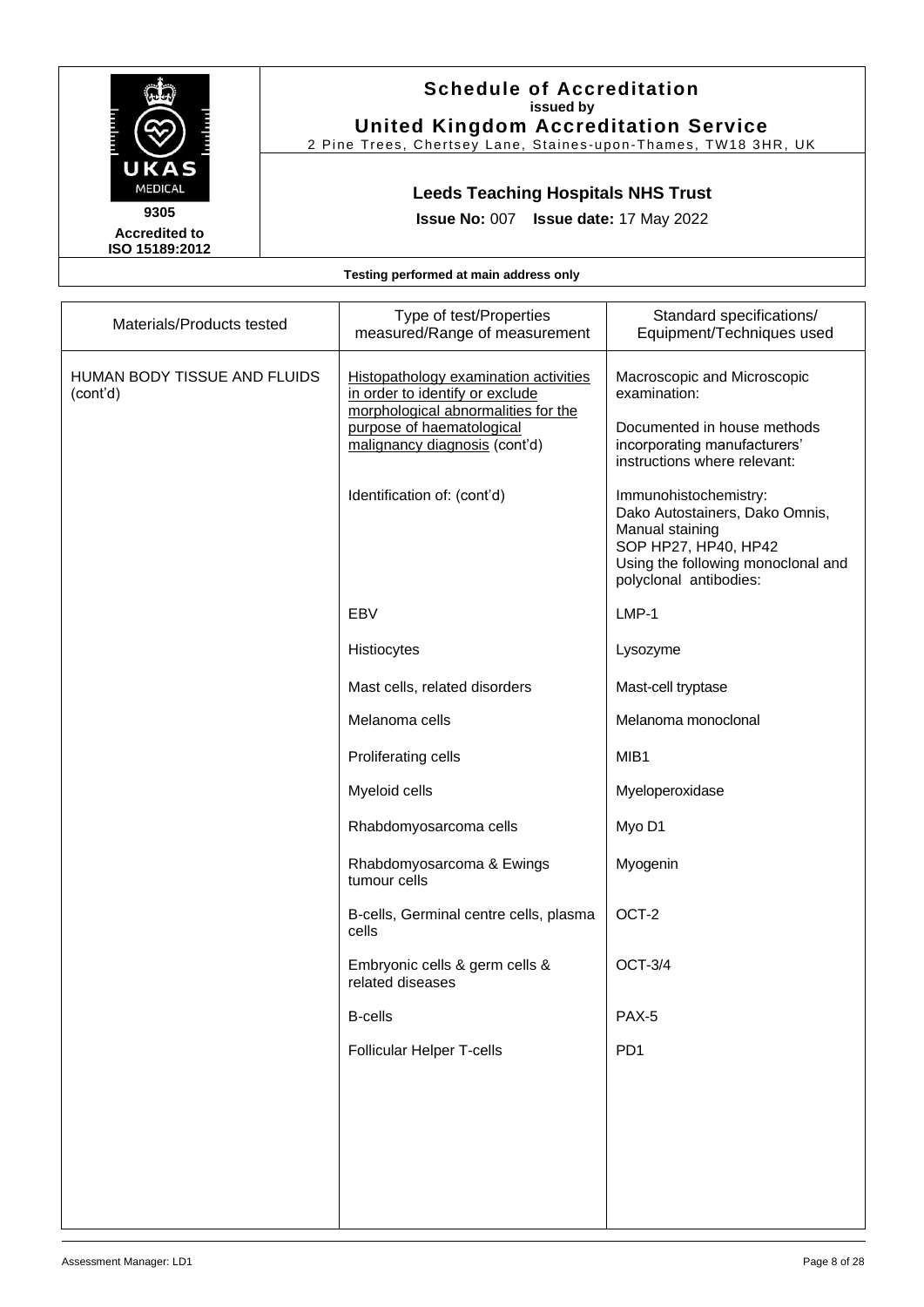

### **Schedule of Accreditation issued by United Kingdom Accreditation Service**

2 Pine Trees, Chertsey Lane, Staines -upon -Thames, TW18 3HR, UK

# **Leeds Teaching Hospitals NHS Trust**

**Issue No:** 007 **Issue date:** 17 May 2022

|  |  |  | Testing performed at main address only |
|--|--|--|----------------------------------------|
|--|--|--|----------------------------------------|

| Materials/Products tested                | Type of test/Properties<br>measured/Range of measurement                                                                                                                                                     | Standard specifications/<br>Equipment/Techniques used                                                                                                                                                 |
|------------------------------------------|--------------------------------------------------------------------------------------------------------------------------------------------------------------------------------------------------------------|-------------------------------------------------------------------------------------------------------------------------------------------------------------------------------------------------------|
| HUMAN BODY TISSUE AND FLUIDS<br>(cont'd) | Histopathology examination activities<br>in order to identify or exclude<br>morphological abnormalities for the<br>purpose of haematological<br>malignancy diagnosis (cont'd)<br>Identification of: (cont'd) | Macroscopic and Microscopic<br>examination:<br>Documented in house methods<br>incorporating manufacturers'<br>instructions where relevant:<br>Immunohistochemistry:<br>Dako Autostainers, Dako Omnis, |
|                                          |                                                                                                                                                                                                              | Manual staining<br>SOP HP27, HP40, HP42<br>Using the following monoclonal and<br>polyclonal antibodies:                                                                                               |
|                                          | Neural cells, neuroblastoma cells                                                                                                                                                                            | <b>PGP 9.5</b>                                                                                                                                                                                        |
|                                          | Prostate glandular tissue, related<br>carcinomas                                                                                                                                                             | <b>PSMA</b>                                                                                                                                                                                           |
|                                          | Transcription factor, monocytic<br>lineage, early granulocytes                                                                                                                                               | $PU-1$                                                                                                                                                                                                |
|                                          | Neural cells, melanocytes                                                                                                                                                                                    | S100                                                                                                                                                                                                  |
|                                          | Mantle cell lymphoma                                                                                                                                                                                         | SOX-11                                                                                                                                                                                                |
|                                          | Normal T & B-lymphocyte precursors.<br>T-ALL & B-ALL cells                                                                                                                                                   | <b>TDT</b>                                                                                                                                                                                            |
|                                          |                                                                                                                                                                                                              |                                                                                                                                                                                                       |
|                                          |                                                                                                                                                                                                              |                                                                                                                                                                                                       |
|                                          |                                                                                                                                                                                                              |                                                                                                                                                                                                       |
|                                          |                                                                                                                                                                                                              |                                                                                                                                                                                                       |
|                                          |                                                                                                                                                                                                              |                                                                                                                                                                                                       |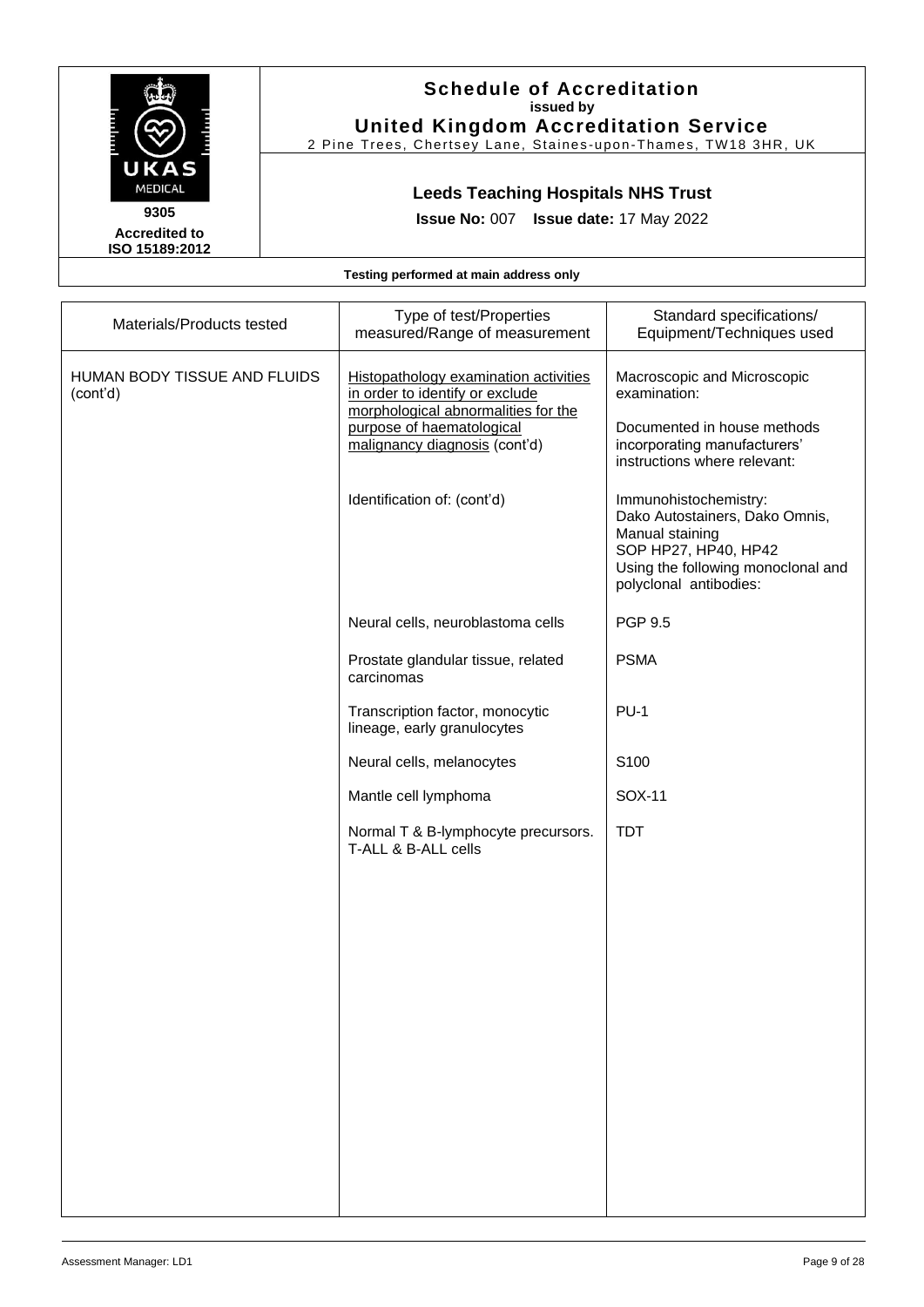

2 Pine Trees, Chertsey Lane, Staines -upon -Thames, TW18 3HR, UK

# **Leeds Teaching Hospitals NHS Trust**

**Issue No:** 007 **Issue date:** 17 May 2022

**Accredited to ISO 15189:2012** 

| Materials/Products tested                                                        | Type of test/Properties<br>measured/Range of measurement                                                                                                                                      | Standard specifications/<br>Equipment/Techniques used                                       |
|----------------------------------------------------------------------------------|-----------------------------------------------------------------------------------------------------------------------------------------------------------------------------------------------|---------------------------------------------------------------------------------------------|
| HUMAN BODY FLUIDS/TISSUE                                                         | Genomics analysis for the purpose<br>of clinical diagnosis, prognosis, and<br>patient management                                                                                              | In house documented methods<br>incorporating manufacturers'<br>instructions where relevant  |
|                                                                                  | Sample processing, DNA and RNA<br>extraction, quantification and quality<br>check for subsequent in-house<br>analysis (see below), referral to<br>specialist centres and long term<br>storage | Manual and Automated separation<br>of cell fractions                                        |
| Whole Blood<br><b>Bone Marrow</b>                                                |                                                                                                                                                                                               | <b>Automated</b><br>Separation of cell fractions:                                           |
|                                                                                  |                                                                                                                                                                                               | Using                                                                                       |
|                                                                                  |                                                                                                                                                                                               | Miltenyi Automacs Pro<br>SOP FC028                                                          |
| Whole Blood<br><b>Bone Marrow</b>                                                |                                                                                                                                                                                               | <b>Manual</b><br>Separation of lineage specific<br>fractions                                |
|                                                                                  |                                                                                                                                                                                               | Using:                                                                                      |
|                                                                                  |                                                                                                                                                                                               | <b>Dynal Magnetic Separator</b>                                                             |
|                                                                                  |                                                                                                                                                                                               | SOP MH05                                                                                    |
|                                                                                  |                                                                                                                                                                                               | Manual and semi-automated and<br>automated DNA extraction and<br>quantification using:      |
| <b>Whole Blood</b><br><b>Bone Marrow</b>                                         |                                                                                                                                                                                               | <b>Semi-Automated Extraction</b><br>Qiagen QIAcube with Qiagen<br>QIAamp DNA Blood Mini Kit |
| Separated cells from blood and bone<br>marrow<br><b>Fixed Cells</b><br>Effusions |                                                                                                                                                                                               | SOP MH02<br>SOP MH62                                                                        |
| <b>CSF</b><br>Vitreous biopsies                                                  |                                                                                                                                                                                               |                                                                                             |
|                                                                                  |                                                                                                                                                                                               |                                                                                             |
|                                                                                  |                                                                                                                                                                                               |                                                                                             |
|                                                                                  |                                                                                                                                                                                               |                                                                                             |
|                                                                                  |                                                                                                                                                                                               |                                                                                             |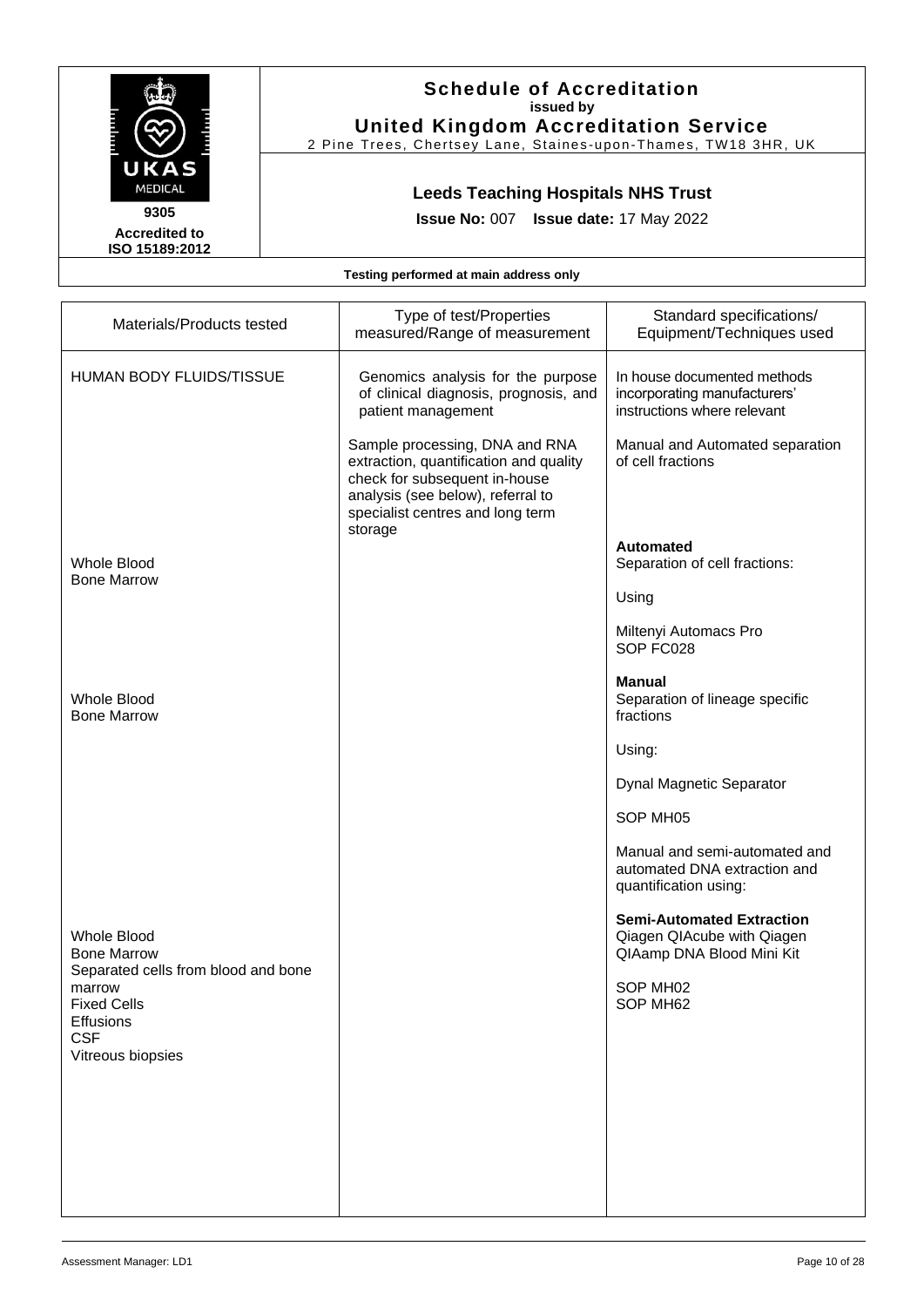

2 Pine Trees, Chertsey Lane, Staines -upon -Thames, TW18 3HR, UK

# **Leeds Teaching Hospitals NHS Trust**

**Issue No:** 007 **Issue date:** 17 May 2022

**Accredited to ISO 15189:2012** 

| Materials/Products tested                                                                            | Type of test/Properties<br>measured/Range of measurement                                                                                               | Standard specifications/<br>Equipment/Techniques used                                               |
|------------------------------------------------------------------------------------------------------|--------------------------------------------------------------------------------------------------------------------------------------------------------|-----------------------------------------------------------------------------------------------------|
| <b>HUMAN BODY FLUIDS/TISSUE</b>                                                                      | Genomics analysis for the purpose of<br>clinical diagnosis, prognosis, and<br>patient management (cont'd)                                              | In house documented methods<br>incorporating manufacturers'<br>instructions where relevant          |
| <b>FFPE Tissue</b><br><b>Slide Sections</b><br><b>Fresh Solid Tissue</b>                             |                                                                                                                                                        | <b>Semi-Automated Extraction (cont)</b><br>Qiagen QIAcube with Qiagen<br>QIAamp DNA FFPE Tissue Kit |
|                                                                                                      |                                                                                                                                                        | SOP MH02<br>SOP MH62                                                                                |
| Genomic DNA extracted in-house from<br>or received as primary sample type<br>from an external source |                                                                                                                                                        | DNA Quantification for QC purposes<br>using:                                                        |
|                                                                                                      |                                                                                                                                                        | Promega Glomax 96 well fluorimeter                                                                  |
|                                                                                                      |                                                                                                                                                        | SOP MH62                                                                                            |
|                                                                                                      | RNA extraction and preparation of<br>cDNA, for subsequent in-house<br>analysis (see below), referral to<br>specialist centres and long term<br>storage | Manual and semi-automated RNA<br>extraction, conversion to cDNA and<br>quantification using:        |
| <b>Whole Blood</b>                                                                                   |                                                                                                                                                        | Manual methods:                                                                                     |
| <b>Bone Marrow</b><br>Separated Cells from Blood and Bone                                            |                                                                                                                                                        | Qiagen RNeasy Mini Kit                                                                              |
| Marrow                                                                                               |                                                                                                                                                        | SOP MH02                                                                                            |
|                                                                                                      |                                                                                                                                                        | Semi-Automated methods:                                                                             |
|                                                                                                      |                                                                                                                                                        | Promega Maxwell RSC and Maxwell<br>RSC simplyRNA blood kit                                          |
|                                                                                                      |                                                                                                                                                        | SOP MH02                                                                                            |
|                                                                                                      |                                                                                                                                                        |                                                                                                     |
|                                                                                                      |                                                                                                                                                        |                                                                                                     |
|                                                                                                      |                                                                                                                                                        |                                                                                                     |
|                                                                                                      |                                                                                                                                                        |                                                                                                     |
|                                                                                                      |                                                                                                                                                        |                                                                                                     |
|                                                                                                      |                                                                                                                                                        |                                                                                                     |
|                                                                                                      |                                                                                                                                                        |                                                                                                     |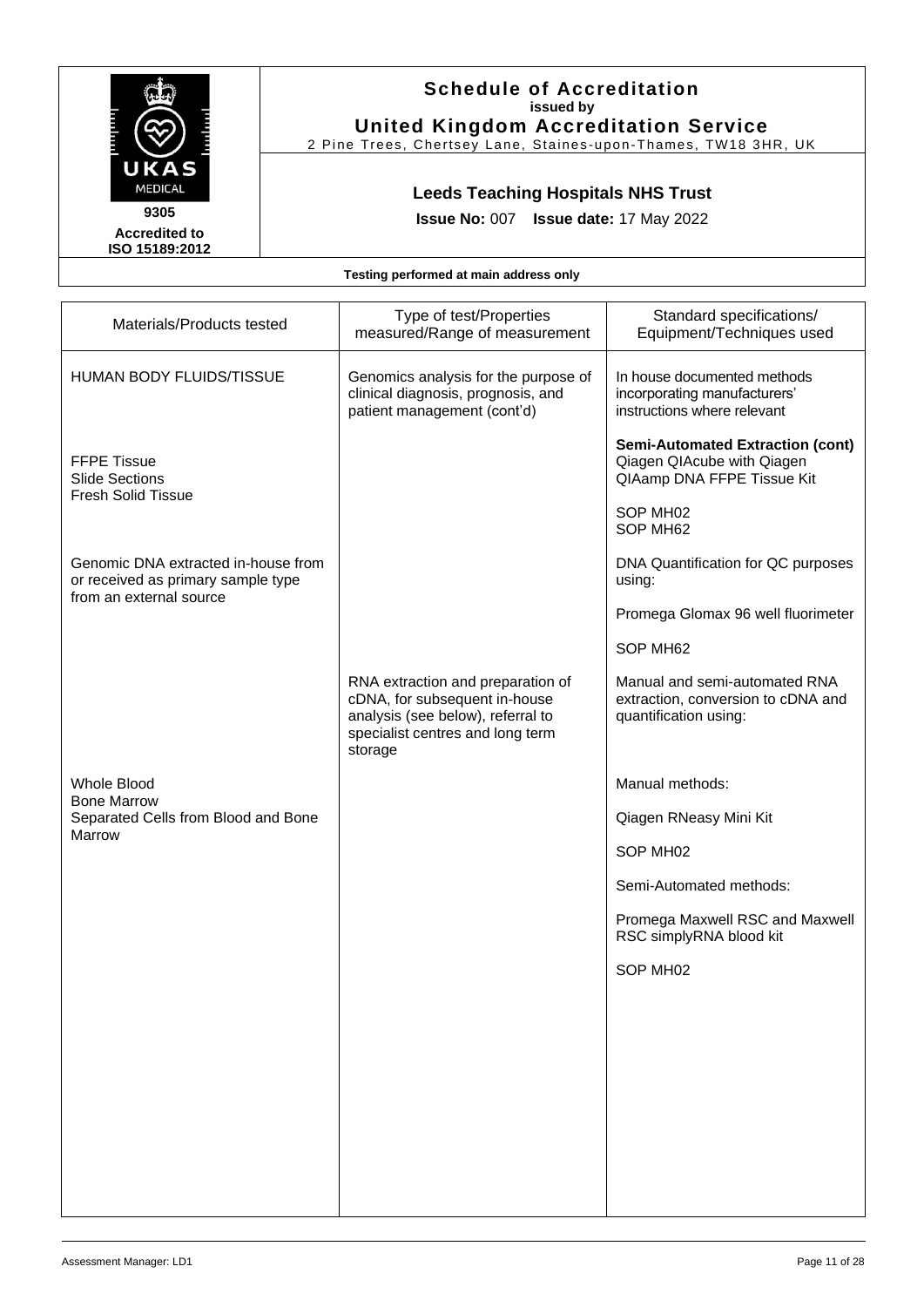

### **Schedule of Accreditation issued by United Kingdom Accreditation Service**

2 Pine Trees, Chertsey Lane, Staines -upon -Thames, TW18 3HR, UK

# **Leeds Teaching Hospitals NHS Trust**

**Issue No:** 007 **Issue date:** 17 May 2022

|  | Testing performed at main address only |  |  |  |
|--|----------------------------------------|--|--|--|
|--|----------------------------------------|--|--|--|

| Materials/Products tested                                                                      | Type of test/Properties<br>measured/Range of measurement                                                  | Standard specifications/<br>Equipment/Techniques used                                      |
|------------------------------------------------------------------------------------------------|-----------------------------------------------------------------------------------------------------------|--------------------------------------------------------------------------------------------|
| HUMAN BODY FLUIDS/TISSUE                                                                       | Genomics analysis for the purpose of<br>clinical diagnosis, prognosis, and<br>patient management (cont'd) | In house documented methods<br>incorporating manufacturers'<br>instructions where relevant |
|                                                                                                |                                                                                                           | <b>Reverse Transcription</b>                                                               |
|                                                                                                |                                                                                                           | Manual method                                                                              |
|                                                                                                |                                                                                                           | using                                                                                      |
|                                                                                                |                                                                                                           | Invitrogen M-MLV reverse<br>transcriptase, thermal cycler and UV<br>cross linker           |
|                                                                                                |                                                                                                           | SOP MH02                                                                                   |
|                                                                                                |                                                                                                           | <b>Sanger Sequencing</b>                                                                   |
| Genomic DNA extracted in-house from                                                            | Detection of nucleic acid sequence<br>variants - SNVs and small indels                                    | Using:                                                                                     |
| the sample types listed above or<br>received as primary sample type from<br>an external source | [Definitive list HMDS4406]                                                                                | Standard primer design<br>methodology using SOP MH75                                       |
|                                                                                                |                                                                                                           | And                                                                                        |
|                                                                                                |                                                                                                           | PCR using thermal cyclers                                                                  |
|                                                                                                |                                                                                                           | Sanger Sequencing by: (Applied<br>Biosystems (ABI) Analysers 3500                          |
|                                                                                                |                                                                                                           | Analysis using Mutation Surveyor<br>SOP MH74                                               |
|                                                                                                |                                                                                                           |                                                                                            |
|                                                                                                |                                                                                                           |                                                                                            |
|                                                                                                |                                                                                                           |                                                                                            |
|                                                                                                |                                                                                                           |                                                                                            |
|                                                                                                |                                                                                                           |                                                                                            |
|                                                                                                |                                                                                                           |                                                                                            |
|                                                                                                |                                                                                                           |                                                                                            |
|                                                                                                |                                                                                                           |                                                                                            |
|                                                                                                |                                                                                                           |                                                                                            |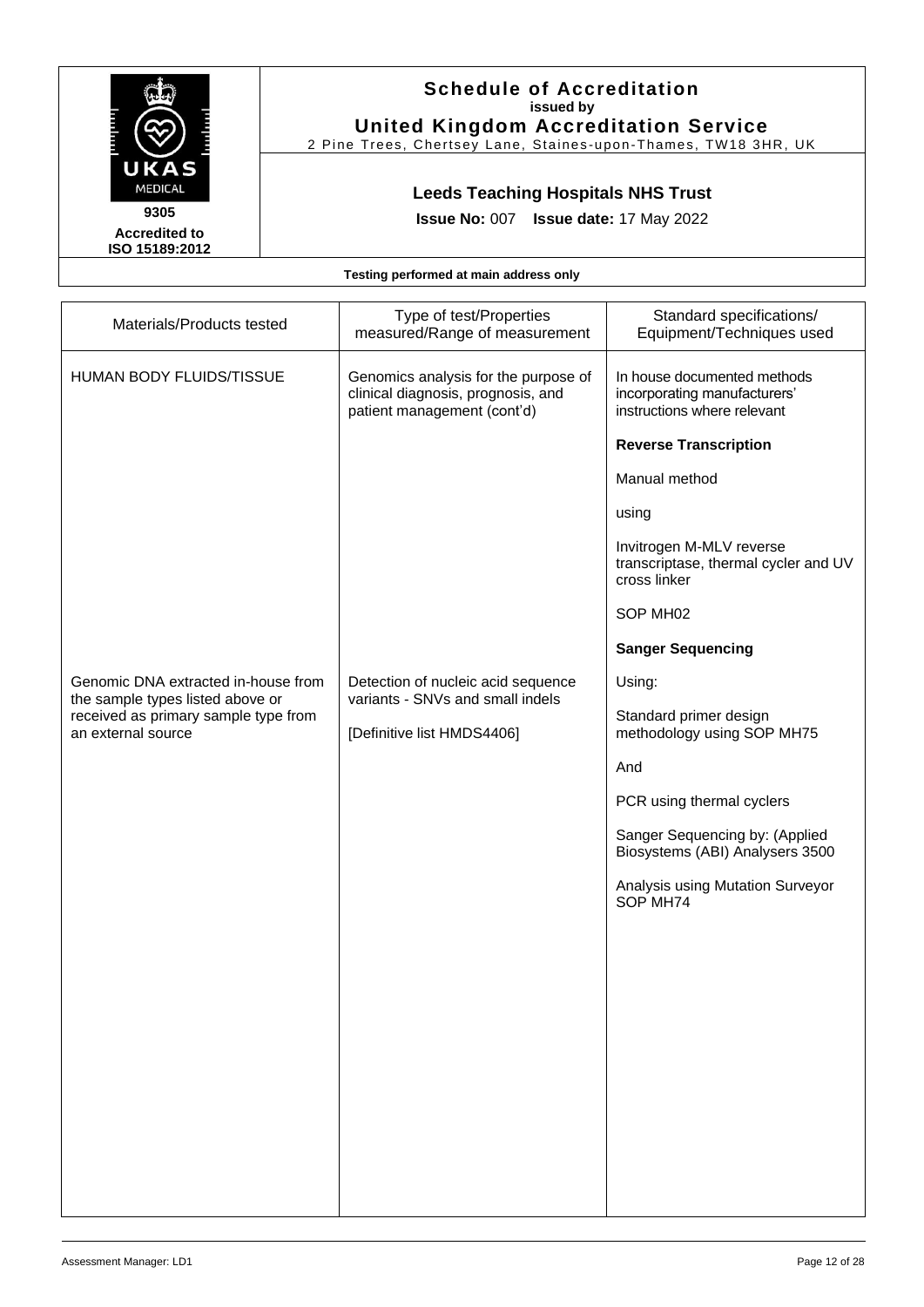

2 Pine Trees, Chertsey Lane, Staines -upon -Thames, TW18 3HR, UK

# **Leeds Teaching Hospitals NHS Trust**

**Issue No:** 007 **Issue date:** 17 May 2022

**Accredited to ISO 15189:2012** 

| Materials/Products tested                                               | Type of test/Properties<br>measured/Range of measurement                                                  | Standard specifications/<br>Equipment/Techniques used                                                   |
|-------------------------------------------------------------------------|-----------------------------------------------------------------------------------------------------------|---------------------------------------------------------------------------------------------------------|
| HUMAN BODY FLUIDS/TISSUE                                                | Genomics analysis for the purpose of<br>clinical diagnosis, prognosis, and<br>patient management (cont'd) | In house documented methods<br>incorporating manufacturers'<br>instructions where relevant              |
|                                                                         |                                                                                                           | <b>Fragment Analysis</b>                                                                                |
| Genomic DNA extracted in-house from<br>the sample types listed above or | Determination of fragment length size<br>and detection of deletions, known                                | <b>Fluorescent Based Fragment</b><br>Analysis                                                           |
| received as primary sample type from<br>an external source              | SNVs and indels, gene<br>rearrangements, internal tandem<br>duplications and microsatellites              | Using Commercial Kits:                                                                                  |
|                                                                         | [Definitive list HMDS4407]                                                                                | Powerplex 16 - Chimerism<br>Invivoscribe - TCRB only                                                    |
|                                                                         |                                                                                                           | In-house                                                                                                |
|                                                                         |                                                                                                           | Using:                                                                                                  |
|                                                                         |                                                                                                           | Standard primer design<br>methodology (including TCR) (SOP<br>MH75)                                     |
|                                                                         |                                                                                                           | And                                                                                                     |
|                                                                         |                                                                                                           | PCR (including multiplex PCR) with<br>Fluorescent fragment analysis using<br>ABI 3500 Genetic Analyzer. |
|                                                                         |                                                                                                           | Analysis using Genemapper and<br>Chimermarker                                                           |
|                                                                         |                                                                                                           | SOPs                                                                                                    |
|                                                                         |                                                                                                           | <b>MH11</b><br><b>MH14</b><br><b>MH19</b><br><b>MH36</b><br><b>MH56</b>                                 |
|                                                                         |                                                                                                           |                                                                                                         |
|                                                                         |                                                                                                           |                                                                                                         |
|                                                                         |                                                                                                           |                                                                                                         |
|                                                                         |                                                                                                           |                                                                                                         |
|                                                                         |                                                                                                           |                                                                                                         |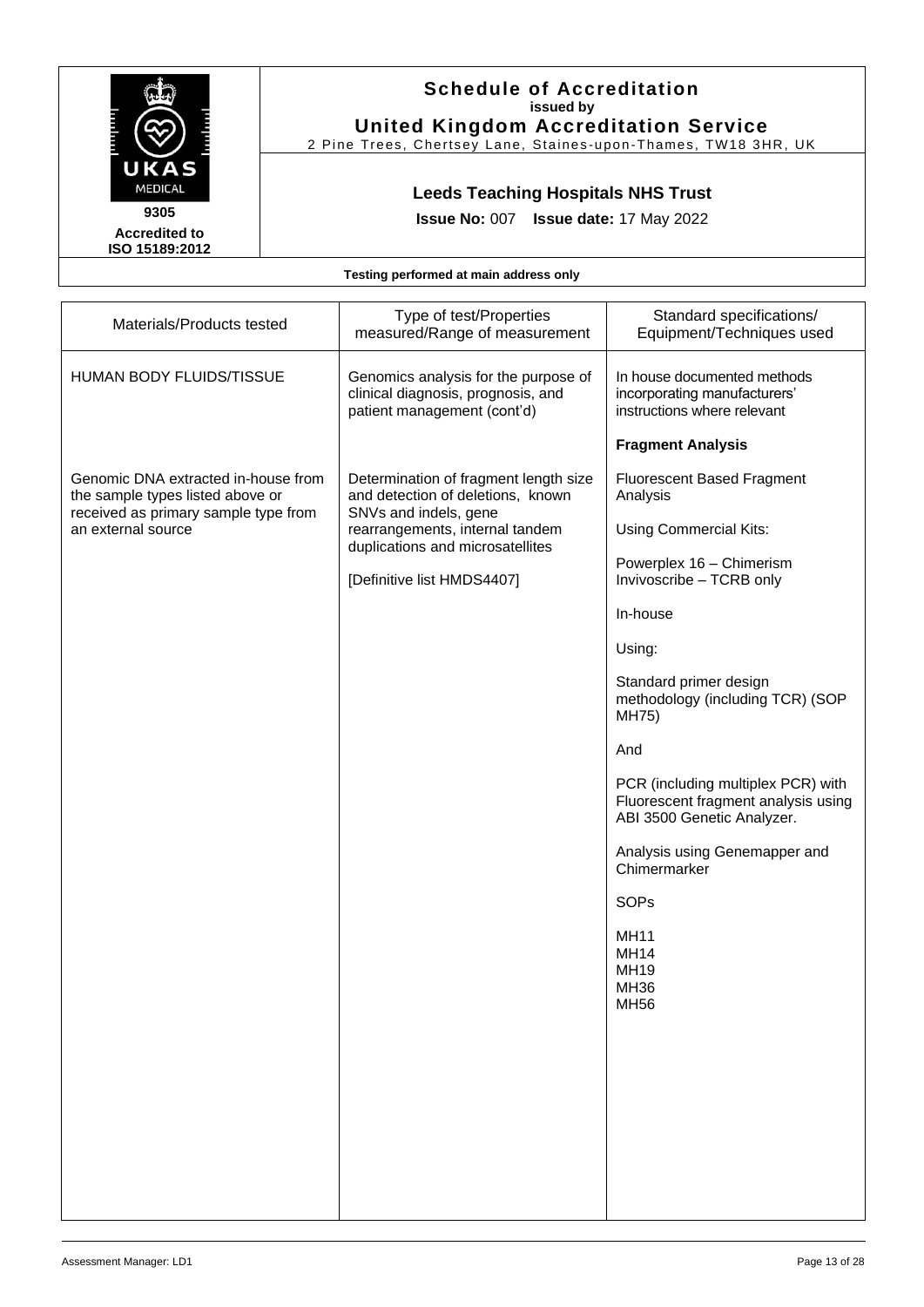

2 Pine Trees, Chertsey Lane, Staines -upon -Thames, TW18 3HR, UK

# **Leeds Teaching Hospitals NHS Trust**

**Issue No:** 007 **Issue date:** 17 May 2022

**Accredited to ISO 15189:2012** 

| Materials/Products tested                                                                                                             | Type of test/Properties<br>measured/Range of measurement                                                  | Standard specifications/<br>Equipment/Techniques used                                                                                                                          |
|---------------------------------------------------------------------------------------------------------------------------------------|-----------------------------------------------------------------------------------------------------------|--------------------------------------------------------------------------------------------------------------------------------------------------------------------------------|
| HUMAN BODY FLUIDS/TISSUE                                                                                                              | Genomics analysis for the purpose of<br>clinical diagnosis, prognosis, and<br>patient management (cont'd) | In house documented methods<br>incorporating manufacturers'<br>instructions where relevant                                                                                     |
| Genomic DNA extracted in-house from<br>the sample types listed above or<br>received as primary sample type from<br>an external source | Fragments sizing for detection of<br>known SNVs                                                           | <b>Fluorescent based PCR</b><br>amplification followed by restriction<br>enzyme digest                                                                                         |
|                                                                                                                                       | [Definitive list HMDS4407]                                                                                | In house methodology with thermal<br>cyclers and ABI 3500 Genetic<br>Analyzer                                                                                                  |
|                                                                                                                                       |                                                                                                           | Analysis using Genemapper                                                                                                                                                      |
|                                                                                                                                       |                                                                                                           | SOP: MH11                                                                                                                                                                      |
| Genomic DNA extracted in-house from<br>the sample types listed above or<br>received as primary sample type from                       | Detection of known SNVs and small<br>indels                                                               | Gel Electrophoresis based<br><b>Fragment Analysis</b>                                                                                                                          |
| an external source                                                                                                                    | [Definitive list HMDS4407]                                                                                | Using:                                                                                                                                                                         |
|                                                                                                                                       |                                                                                                           | Standard primer design<br>methodology                                                                                                                                          |
|                                                                                                                                       |                                                                                                           | And                                                                                                                                                                            |
|                                                                                                                                       |                                                                                                           | PCR or allele specific PCR using<br>Thermal cyclers                                                                                                                            |
|                                                                                                                                       |                                                                                                           | Resolution with Agarose gel<br>electrophoresis and visualisation<br>using UVP UV transilluminator<br>312nm, Cannon Powershot digital<br>camera capture system and<br>software. |
|                                                                                                                                       |                                                                                                           | <b>SOP</b><br><b>MH08</b><br><b>MH47</b><br><b>MH57</b><br><b>MH58</b>                                                                                                         |
|                                                                                                                                       |                                                                                                           |                                                                                                                                                                                |
|                                                                                                                                       |                                                                                                           |                                                                                                                                                                                |
|                                                                                                                                       |                                                                                                           |                                                                                                                                                                                |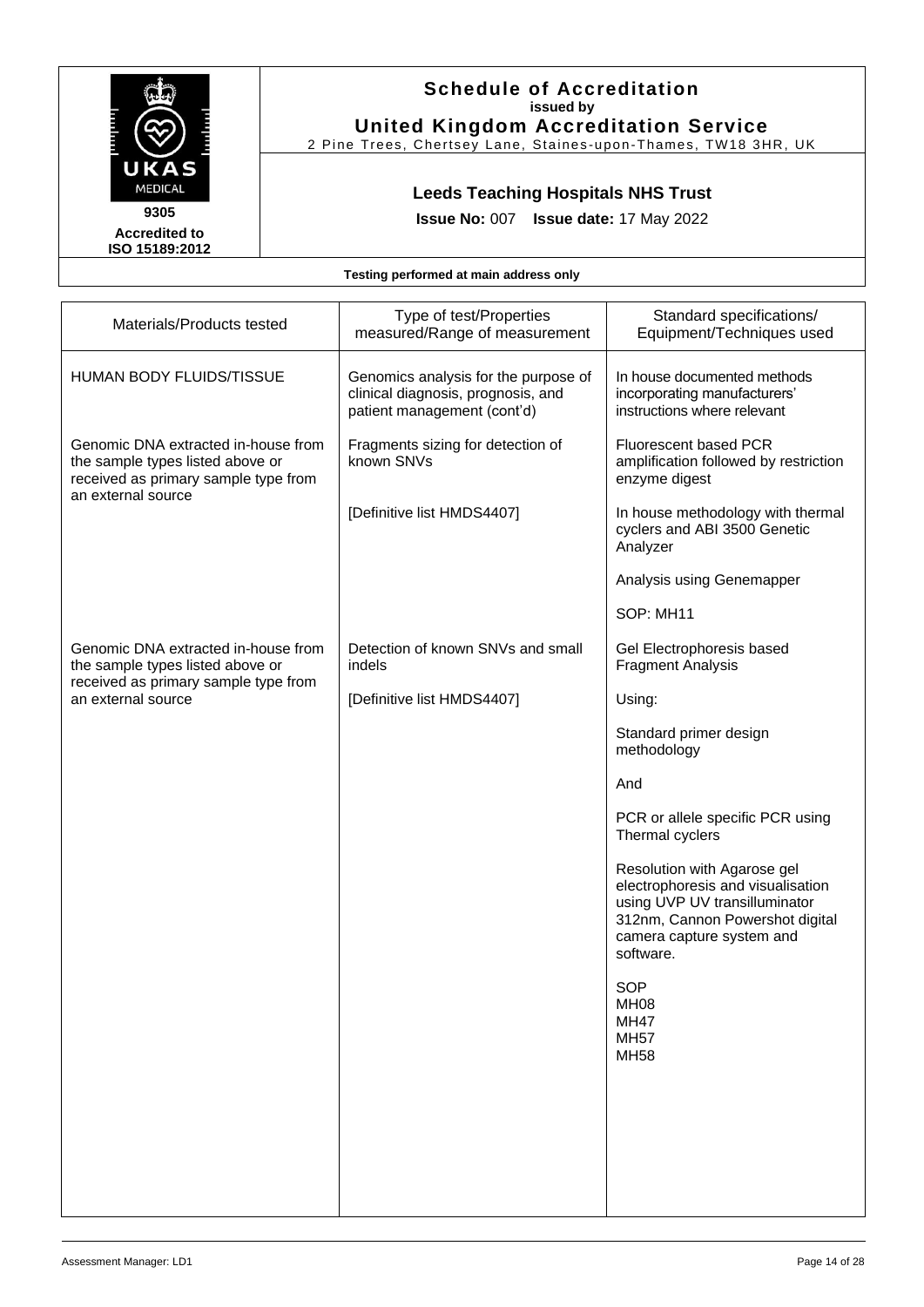

2 Pine Trees, Chertsey Lane, Staines -upon -Thames, TW18 3HR, UK

# **Leeds Teaching Hospitals NHS Trust**

**Issue No:** 007 **Issue date:** 17 May 2022

**Accredited to ISO 15189:2012** 

| Materials/Products tested                                                                                                             | Type of test/Properties<br>measured/Range of measurement                                                  | Standard specifications/<br>Equipment/Techniques used                                                                                                                                                                                               |
|---------------------------------------------------------------------------------------------------------------------------------------|-----------------------------------------------------------------------------------------------------------|-----------------------------------------------------------------------------------------------------------------------------------------------------------------------------------------------------------------------------------------------------|
| HUMAN BODY FLUIDS/TISSUE                                                                                                              | Genomics analysis for the purpose of<br>clinical diagnosis, prognosis, and<br>patient management (cont'd) | In house documented methods<br>incorporating manufacturers'<br>instructions where relevant                                                                                                                                                          |
|                                                                                                                                       |                                                                                                           | <b>Fragment Analysis for Multiplex</b><br><b>Ligation-dependent Probe</b><br><b>Amplification (MLPA)</b>                                                                                                                                            |
| Genomic DNA extracted in-house from<br>the sample types listed above or<br>received as primary sample type from<br>an external source | Detection of whole exon<br>deletions/duplications<br>[Definitive list HMDS4408]                           | Multiplex Ligation Probe Analysis<br>(MLPA) using: Commercial<br>commercial MRC Holland kits<br>and Thermal cyclers and ABI 3500<br>Genetic Analyzer<br>Analysis using Coffalyser Analysis<br>Software<br><b>SOPs</b><br><b>MH81</b><br><b>MH82</b> |
|                                                                                                                                       |                                                                                                           |                                                                                                                                                                                                                                                     |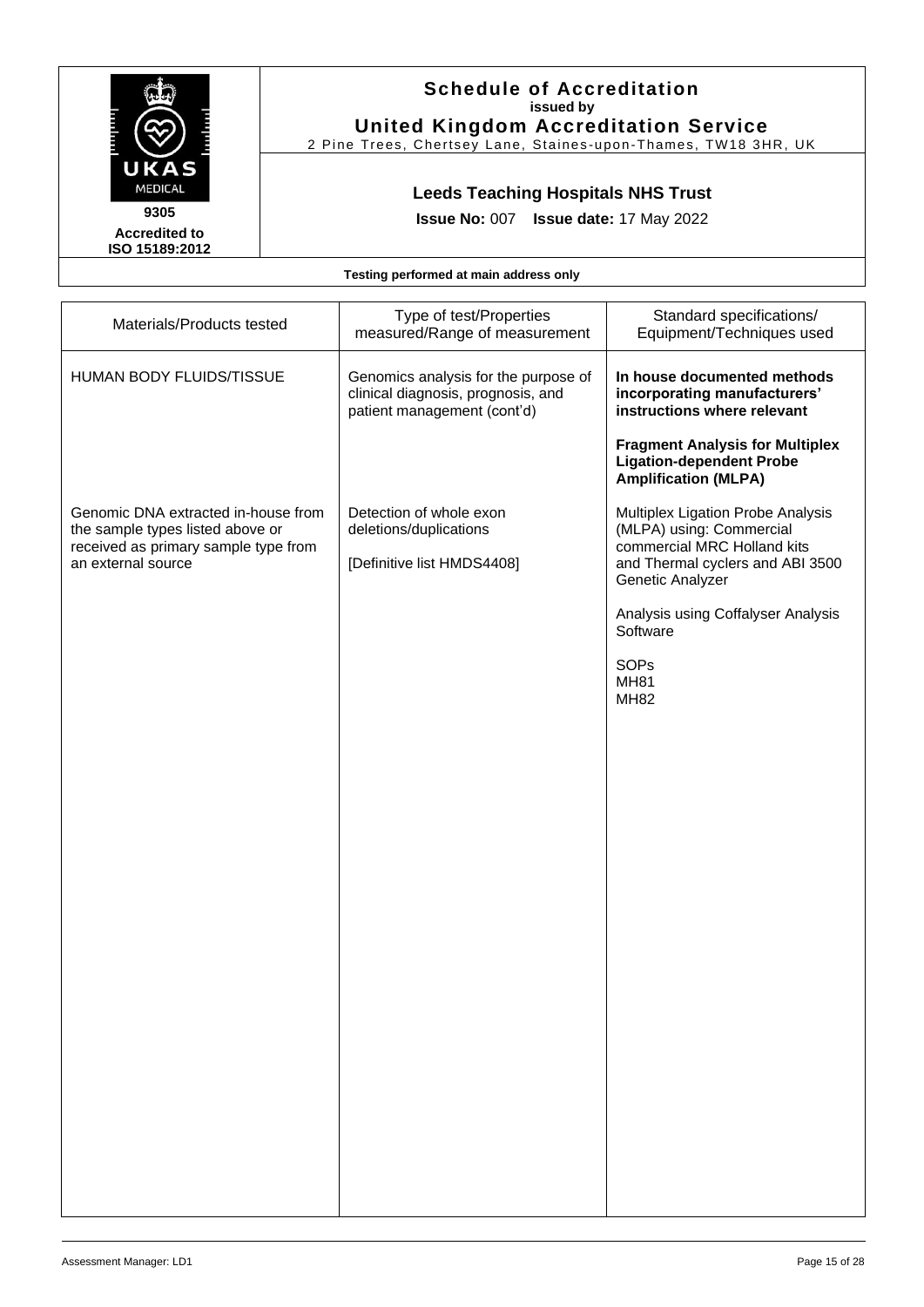

2 Pine Trees, Chertsey Lane, Staines -upon -Thames, TW18 3HR, UK

# **Leeds Teaching Hospitals NHS Trust**

**Issue No:** 007 **Issue date:** 17 May 2022

**Accredited to ISO 15189:2012** 

| Materials/Products tested                                                                                                                                           | Type of test/Properties<br>measured/Range of measurement                                                         | Standard specifications/<br>Equipment/Techniques used                                                                                                                             |
|---------------------------------------------------------------------------------------------------------------------------------------------------------------------|------------------------------------------------------------------------------------------------------------------|-----------------------------------------------------------------------------------------------------------------------------------------------------------------------------------|
| HUMAN BODY FLUIDS/TISSUE                                                                                                                                            | Genomics analysis for the purpose of<br>clinical diagnosis, prognosis, and<br>patient management (cont'd)        | In house documented methods<br>incorporating manufacturers'<br>instructions where relevant                                                                                        |
| cDNA derived from RNA extracted and<br>reverse transcribed in-house from<br>blood and bone marrow, or received as<br>primary sample type from an external<br>source | Detection of fusion gene transcripts<br>and determination of breakpoint<br>regions<br>[Definitive list HMDS4409] | <b>Qualitative Real Time PCR</b><br>In house methodology.<br>Real time PCR using Applied<br>Biosystems Realtime 7500 analyser<br>Analysis using 7500 analyser<br>software<br>SOPs |
|                                                                                                                                                                     |                                                                                                                  | <b>MH35</b><br><b>MH55</b>                                                                                                                                                        |
| cDNA received as primary sample type<br>or derived from RNA extracted and<br>reverse transcribed in-house from                                                      | Quantification of major breakpoint<br>regions in BCR-ABL1 fusion<br>transcripts                                  | <b>Quantitative Real Time PCR</b><br>In house real time PCR<br>methodology with EAC primers and<br>probes.                                                                        |
| blood and bone marrow                                                                                                                                               | [Definitive list: HMDS4409]                                                                                      | Ipsogen Qiagen plasmids standard<br>curve used for quantitative assay                                                                                                             |
|                                                                                                                                                                     |                                                                                                                  | Quantification using Applied<br>Biosystems Realtime 7500 analyser                                                                                                                 |
|                                                                                                                                                                     |                                                                                                                  | Analysis using 7500 analyser<br>software                                                                                                                                          |
|                                                                                                                                                                     |                                                                                                                  | SOP <sub>s</sub>                                                                                                                                                                  |
|                                                                                                                                                                     |                                                                                                                  | <b>MH35</b><br><b>MH55</b>                                                                                                                                                        |
|                                                                                                                                                                     |                                                                                                                  |                                                                                                                                                                                   |
|                                                                                                                                                                     |                                                                                                                  |                                                                                                                                                                                   |
|                                                                                                                                                                     |                                                                                                                  |                                                                                                                                                                                   |
|                                                                                                                                                                     |                                                                                                                  |                                                                                                                                                                                   |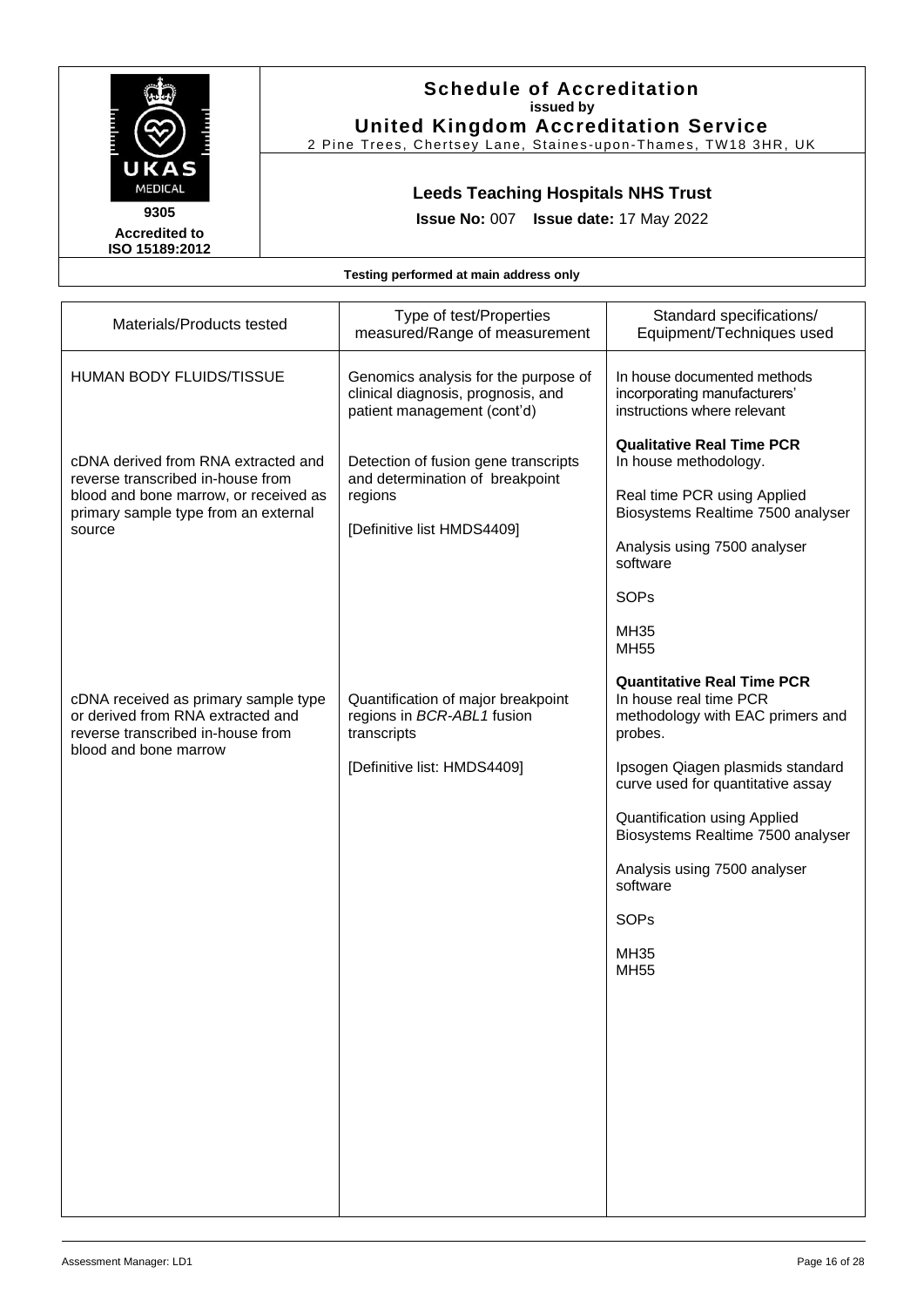

2 Pine Trees, Chertsey Lane, Staines -upon -Thames, TW18 3HR, UK

# **Leeds Teaching Hospitals NHS Trust**

**Issue No:** 007 **Issue date:** 17 May 2022

**Accredited to ISO 15189:2012** 

| Materials/Products tested                                                                                                                                                                                            | Type of test/Properties<br>measured/Range of measurement                                                                                  | Standard specifications/<br>Equipment/Techniques used                                                                                                                                                                                                                                                                                                          |
|----------------------------------------------------------------------------------------------------------------------------------------------------------------------------------------------------------------------|-------------------------------------------------------------------------------------------------------------------------------------------|----------------------------------------------------------------------------------------------------------------------------------------------------------------------------------------------------------------------------------------------------------------------------------------------------------------------------------------------------------------|
| <b>HUMAN BODY FLUIDS/TISSUE</b>                                                                                                                                                                                      | Genomics analysis for the purpose of<br>clinical diagnosis, prognosis, and<br>patient management (cont'd)                                 | In house documented methods<br>incorporating manufacturers'<br>instructions where relevant                                                                                                                                                                                                                                                                     |
| cDNA received as primary sample type<br>or derived from RNA extracted and<br>reverse transcribed in-house from<br>blood and bone marrow<br>cDNA received as primary sample type<br>or derived from RNA extracted and | Quantification of breakpoint regions of<br>fusion transcripts<br>[Definitive list HMDS4409]<br>Quantification of SNVs and small<br>indels | In house real time PCR<br>methodology with EAC primers and<br>probes.<br>Ipsogen Qiagen plasmids standard<br>curve used for quantitative assay<br><b>Quantification using Applied</b><br>Biosystems Realtime 7500 analyser<br>and Quantstudio 3<br>Analysis using analyser software<br>SOPs: MH88<br>Real time PCR using ipsogen NPM1<br><b>MutaQuant Kits</b> |
| reverse transcribed in-house from<br>blood and bone marrow                                                                                                                                                           | [Definitive list HMDS4409]                                                                                                                | Quantification using Applied<br>Biosystems Realtime 7500 and<br>analysis using 7500 software<br>SOPs: MH88                                                                                                                                                                                                                                                     |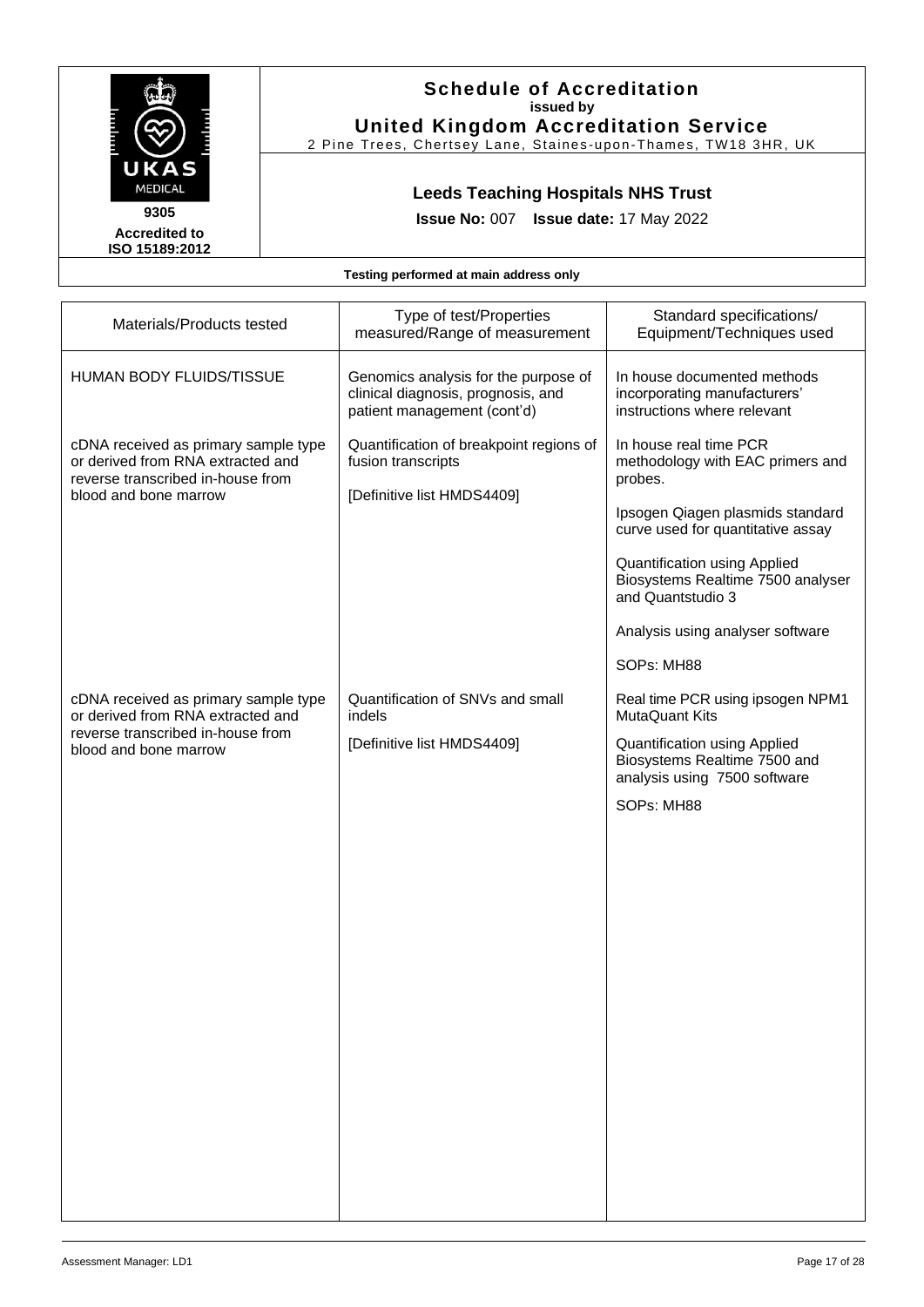

2 Pine Trees, Chertsey Lane, Staines -upon -Thames, TW18 3HR, UK

# **Leeds Teaching Hospitals NHS Trust**

**Issue No:** 007 **Issue date:** 17 May 2022

**Accredited to ISO 15189:2012** 

| Materials/Products tested                                                                                       | Type of test/Properties<br>measured/Range of measurement                                                  | Standard specifications/<br>Equipment/Techniques used                                                    |
|-----------------------------------------------------------------------------------------------------------------|-----------------------------------------------------------------------------------------------------------|----------------------------------------------------------------------------------------------------------|
| <b>HUMAN BODY FLUIDS/TISSUE</b>                                                                                 | Genomics analysis for the purpose of<br>clinical diagnosis, prognosis, and<br>patient management (cont'd) | In house documented methods<br>incorporating manufacturers'<br>instructions where relevant               |
|                                                                                                                 |                                                                                                           | <b>Next Generation Sequencing</b>                                                                        |
| Genomic DNA extracted in-house from<br>the sample types listed above or<br>received as primary sample type from | Screening of large targeted single or<br>multigene panels for genetic variants                            | Targeted amplicon library<br>preparation                                                                 |
| an external source                                                                                              | [Definitive list HMDS4410]                                                                                |                                                                                                          |
|                                                                                                                 | SNVs and small indels                                                                                     | Fluidigm 48:48 access array with<br><b>High Throughput Sequencing</b>                                    |
|                                                                                                                 |                                                                                                           | Using                                                                                                    |
|                                                                                                                 |                                                                                                           | Thermal cyclers and Illumina MiSeq                                                                       |
|                                                                                                                 |                                                                                                           | Analysis using in-house<br><b>Bioinformatics pipeline</b>                                                |
|                                                                                                                 |                                                                                                           | SOPs                                                                                                     |
|                                                                                                                 |                                                                                                           | <b>MH78</b><br><b>MH83</b><br><b>BI001</b><br><b>BI002</b><br><b>BI003</b><br><b>BI004</b>               |
| Genomic DNA extracted in-house from<br>the sample types listed above or                                         | Screening of large targeted single or<br>multigene panels for genetic variants                            |                                                                                                          |
| received as primary sample type from<br>an external source                                                      | [Definitive list HMDS4410]                                                                                |                                                                                                          |
|                                                                                                                 | SNVs and small indels                                                                                     | <b>Library Preparation using Twist</b><br>enzymatic fragmentation and<br><b>Custom Twist probes</b>      |
|                                                                                                                 |                                                                                                           | Using                                                                                                    |
|                                                                                                                 |                                                                                                           | Thernak cyclers and NextSeq 550<br><b>DX</b>                                                             |
|                                                                                                                 |                                                                                                           | Analysis and interpretation using in-<br>house Bioinformatics pipeline and<br>HaemOncDB v 3 respectively |
|                                                                                                                 |                                                                                                           | SOPs:<br><b>MH87</b><br><b>BI010</b><br><b>BI011</b><br><b>BI012</b><br>YNEGLH004<br>YNEGLH002           |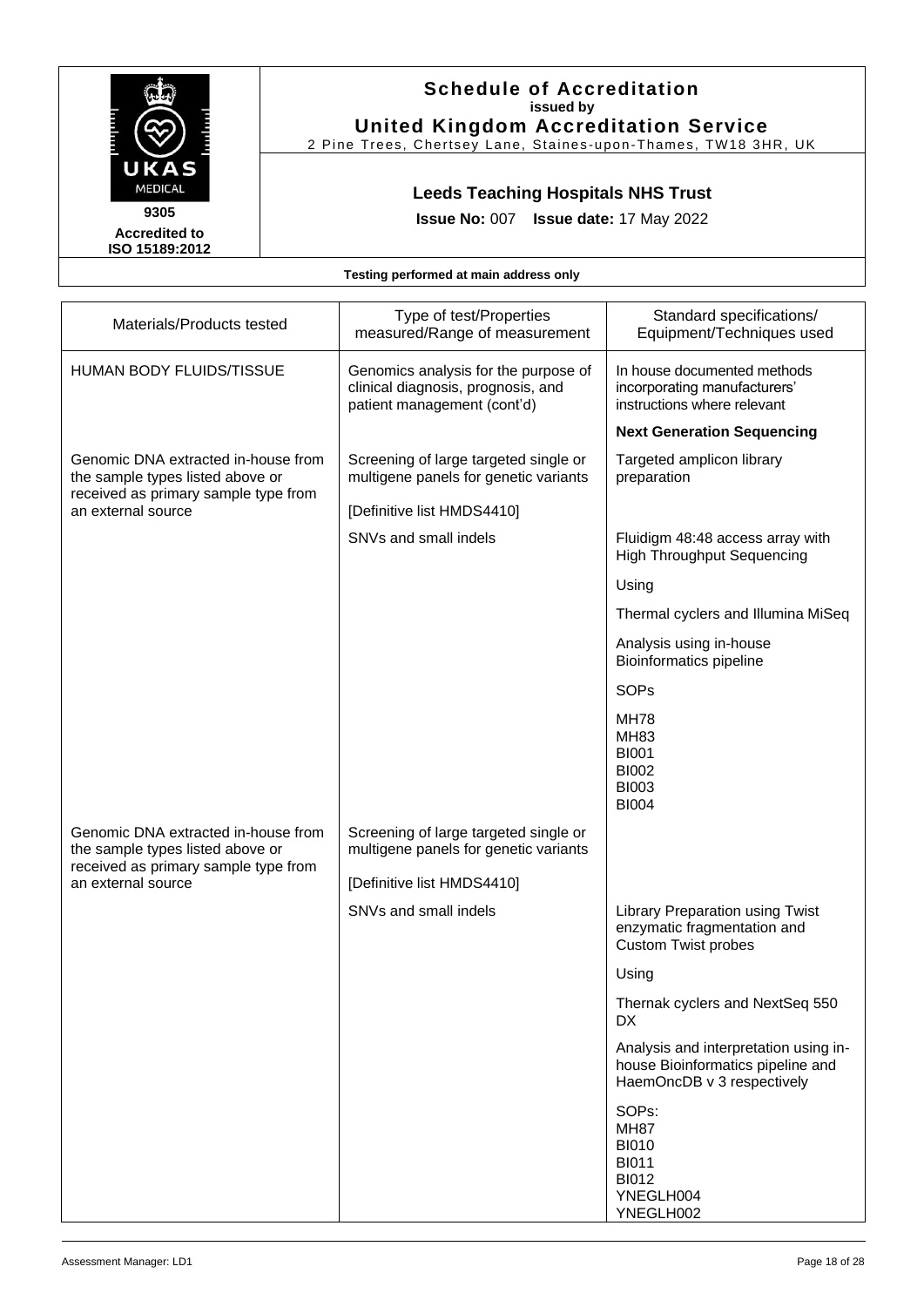

2 Pine Trees, Chertsey Lane, Staines -upon -Thames, TW18 3HR, UK

# **Leeds Teaching Hospitals NHS Trust**

**Issue No:** 007 **Issue date:** 17 May 2022

**Accredited to ISO 15189:2012** 

| Materials/Products tested                                                                                                                                                                                               | Type of test/Properties<br>measured/Range of measurement                                                                                                                                                                                                                                                                                                                | Standard specifications/<br>Equipment/Techniques used                                                                                                                                                                                                                                                                                                                                                                                                           |
|-------------------------------------------------------------------------------------------------------------------------------------------------------------------------------------------------------------------------|-------------------------------------------------------------------------------------------------------------------------------------------------------------------------------------------------------------------------------------------------------------------------------------------------------------------------------------------------------------------------|-----------------------------------------------------------------------------------------------------------------------------------------------------------------------------------------------------------------------------------------------------------------------------------------------------------------------------------------------------------------------------------------------------------------------------------------------------------------|
| HUMAN BODY FLUIDS/TISSUE                                                                                                                                                                                                | Genomics analysis for the purpose of<br>clinical diagnosis, prognosis, and<br>patient management (cont'd)                                                                                                                                                                                                                                                               | In house documented methods<br>incorporating manufacturers'<br>instructions where relevant                                                                                                                                                                                                                                                                                                                                                                      |
| Paraffin embedded tissue<br>Bone marrow smears<br>Perpheral Blood smears<br>Tissue imprint/Dab<br>Methanol: acetic acid fixed cell<br>suspensions<br>Ammonium chloride lysed BM and PB<br>CD138+ plasma cell selections | Detection and analysis of genomic<br>rearrangements and imbalances in:<br>Haemato-Oncological disorders<br><b>Bone Marrow failure</b><br>Identification/Confirmation of genomic<br>rearrangements, gains and losses -<br>using<br>Locus specific probes:<br>Break apart<br>Dual colour dual fusion<br>Copy Number/Amplification<br>[Definitive list of probes HMDS4504] | Fluorescent in-situ hybridisation<br>(FISH)<br>Separation of cell fractions using<br>Miltenyi Automacs Pro<br>FISH performed using commercial<br>probes, CytoBrite Slide Incubation<br>System, MicroFISH Hybridization<br>Oven Grant HotPlate, Clifton<br>waterbaths, microwave, pressure<br>cooker, microfuge and pipettes.<br>Analysis using: Cytovision analysis<br>software and and Leica fluorescent<br>microscope system<br>SOPs<br>F001<br>F002<br>FC028 |
| <b>FFPE</b>                                                                                                                                                                                                             | Detection of EBV infection in B-Cell<br>lymphoproliferative disorders                                                                                                                                                                                                                                                                                                   | In-situ hybridisation<br>ISH performed using<br>Dako EBV (EBER) probe (with Dako<br><b>PNA ISH Detection Kit</b><br>CytoBrite Slide Incubation System,<br>MicroFISH Hybridization Oven Grant<br>HotPlate, Clifton waterbaths,<br>microwave, microfuge and pipettes.<br>Analysis using Light Microscopy<br><b>SOP</b><br>F004                                                                                                                                    |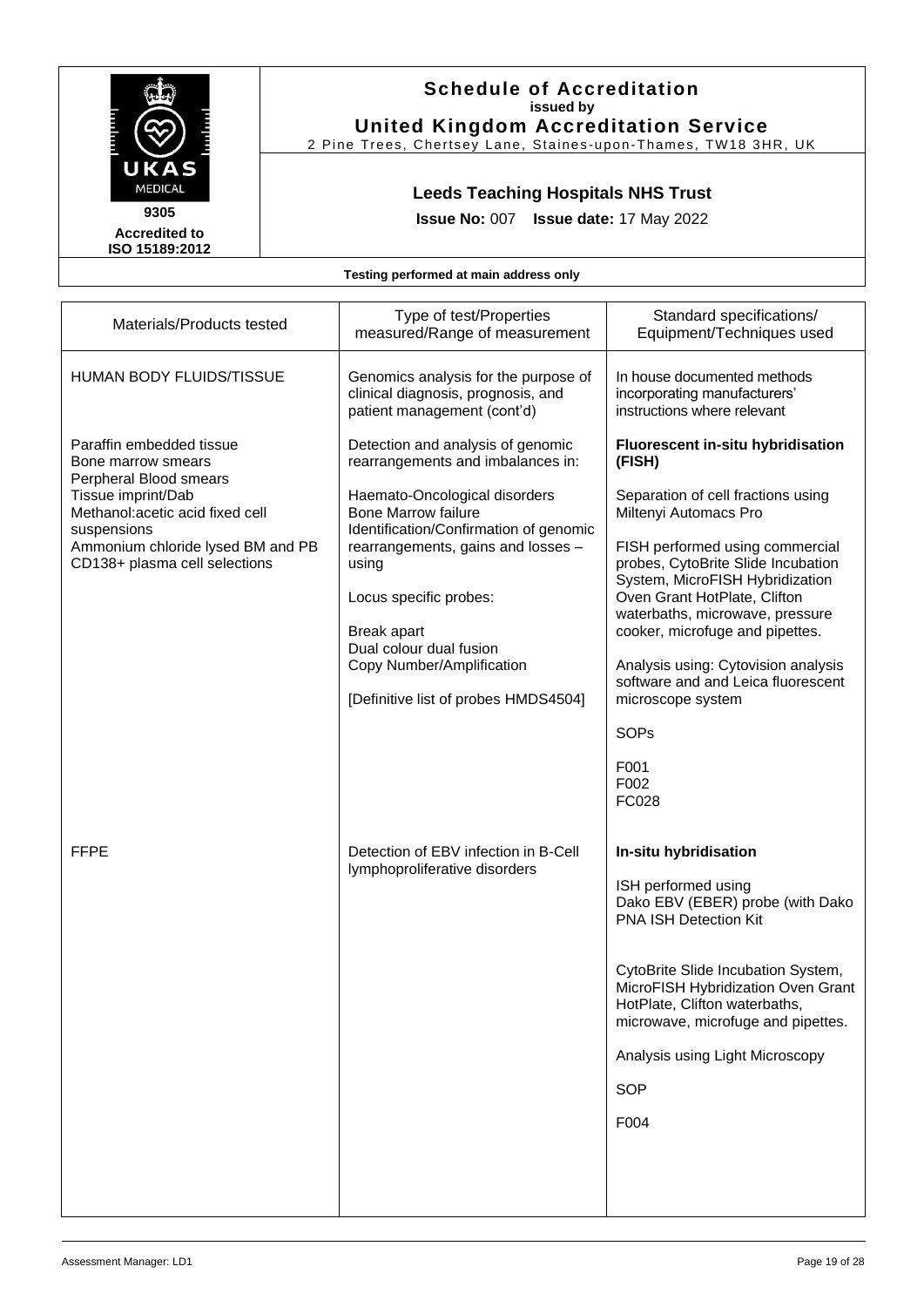

2 Pine Trees, Chertsey Lane, Staines -upon -Thames, TW18 3HR, UK

# **Leeds Teaching Hospitals NHS Trust**

**Issue No:** 007 **Issue date:** 17 May 2022

**Accredited to ISO 15189:2012** 

| Materials/Products tested                                                  | Type of test/Properties<br>measured/Range of measurement                                                                                                                                                                                                                                                                                                                  | Standard specifications/<br>Equipment/Techniques used                                                                                                          |
|----------------------------------------------------------------------------|---------------------------------------------------------------------------------------------------------------------------------------------------------------------------------------------------------------------------------------------------------------------------------------------------------------------------------------------------------------------------|----------------------------------------------------------------------------------------------------------------------------------------------------------------|
| <b>HUMAN BODY FLUIDS/TISSUE</b>                                            | Genomics analysis for the purpose of<br>clinical diagnosis, prognosis, and<br>patient management (cont'd)                                                                                                                                                                                                                                                                 | In house documented methods<br>incorporating manufacturers'<br>instructions where relevant                                                                     |
| SNP array data files received from an<br>external source within the YNEGLH | Detection of DNA copy number<br>variation and loss of heterozygosity.                                                                                                                                                                                                                                                                                                     | SNP Array - Data analysis only:<br>Analysis and interpretation of SNP<br>array data using BlueFuse Multi and<br>web-based UCSC genome browser.<br>SOP MH66     |
| HUMAN BODY TISSUE AND FLUIDS<br>(cont'd)                                   | Haematology examinations for the<br>purpose of haematological<br>malignancy diagnosis (cont'd)                                                                                                                                                                                                                                                                            | Documented in house methods<br>incorporating manufacturers'<br>instructions where relevant:                                                                    |
| Blood, bone marrow aspirate, CSF,<br><b>Effusions</b>                      | Morphological assessment of<br>haematopoietic cells                                                                                                                                                                                                                                                                                                                       | Automated May Grunwald Giemsa<br>staining using Leica ST5020<br>Light microscopy<br>SOP GEN004                                                                 |
| Blood, bone marrow aspirate, CSF,<br><b>Effusions</b>                      | Full blood count:<br>White blood cell count (WBC), red cell<br>count (RBC), Haemoglobin (HGB),<br>Haematocrit (HCT), Mean cell volume<br>(MCV), Mean cell haemoglobin<br>(MCH), Mean cell haemoglobin<br>concentration (MCHC), Lymphocyte<br>percentage/ count (LYM%/LYM#),<br>Neutrophil percentage/count<br>(NEUT%/#) and Mixed population<br>percentage/Count (MXD%/#) | Sysmex XP-300 blood analyser,<br>SOP GEN001, GEN 004, GEN005<br>GEN011, GEN016, GEN021                                                                         |
| <b>Blood</b>                                                               | Blood film - cell typing and<br>morphology, manual White Blood Cell<br>Differential for enumeration of cell<br>types                                                                                                                                                                                                                                                      | Thermo Scientific cytospin 4, Leica<br>stainer using May Grunwald Giemsa<br>Stain<br>Light microscopy<br>SOP GEN001, GEN 004, GEN005<br>GEN011, GEN016, GEN021 |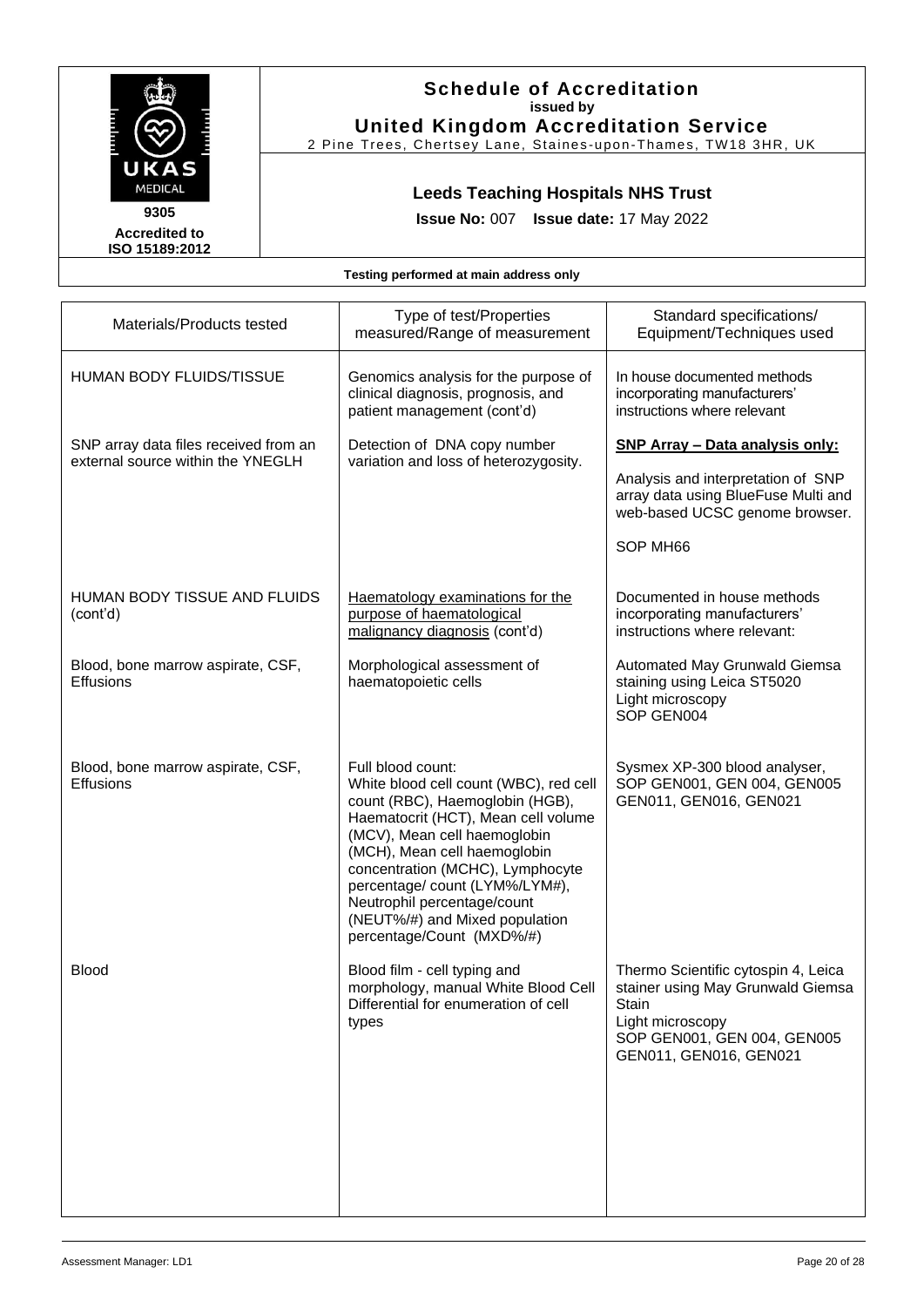

2 Pine Trees, Chertsey Lane, Staines -upon -Thames, TW18 3HR, UK

# **Leeds Teaching Hospitals NHS Trust**

**Issue No:** 007 **Issue date:** 17 May 2022

**Accredited to ISO 15189:2012** 

| Materials/Products tested                                          | Type of test/Properties<br>measured/Range of measurement                                                                                                                                                                                   | Standard specifications/<br>Equipment/Techniques used                                                                                                                   |
|--------------------------------------------------------------------|--------------------------------------------------------------------------------------------------------------------------------------------------------------------------------------------------------------------------------------------|-------------------------------------------------------------------------------------------------------------------------------------------------------------------------|
| HUMAN BODY TISSUE AND FLUIDS<br>(cont'd)                           | Haematology examinations for the<br>purpose of haematological<br>malignancy diagnosis (cont'd)                                                                                                                                             | Documented in house methods<br>incorporating manufacturers'<br>instructions where relevant:                                                                             |
| Blood, bone marrow aspirate CSF,<br>effusions, histological tissue | Immunophenotyping of the following<br>markers/antigens to screen for,<br>diagnose or monitor:<br>Acute leukaemia - AML/B-ALL/T-ALL<br>Chronic myeloid disorders -<br>MDS/CML/CMML<br>B- & T- lymphoproliferative disorders<br>Myeloma/MGUS | Flow cytometry on Becton Dickinson<br>FACS Canto II using defined<br>monoclonal antibody panels<br>SOP FC001 - 003, FC022-025,<br>FC027, GEN006<br>SOP FC004-011, FC026 |
|                                                                    | Stem Cell Screen (SCS):<br>CD64<br>CD45<br>CD38<br>CD10<br>CD19<br>CD117<br>CD34                                                                                                                                                           | 8 colours                                                                                                                                                               |
|                                                                    | HLA-DR<br>B-cell screen (BLS):<br>CD <sub>19</sub><br>CD <sub>20</sub><br>CD <sub>5</sub><br>CD10<br>CD305 (LAIR-1)<br><b>CD45</b><br>Kappa<br>Lambda                                                                                      | 8 colours                                                                                                                                                               |
|                                                                    | T-cell screen (TLS):<br>CD <sub>3</sub><br>CD <sub>4</sub><br>CD <sub>8</sub><br>CD16/CD56<br>CD45<br>CD7<br>CD <sub>5</sub><br>HLA-DR                                                                                                     | 8 colours                                                                                                                                                               |
|                                                                    |                                                                                                                                                                                                                                            |                                                                                                                                                                         |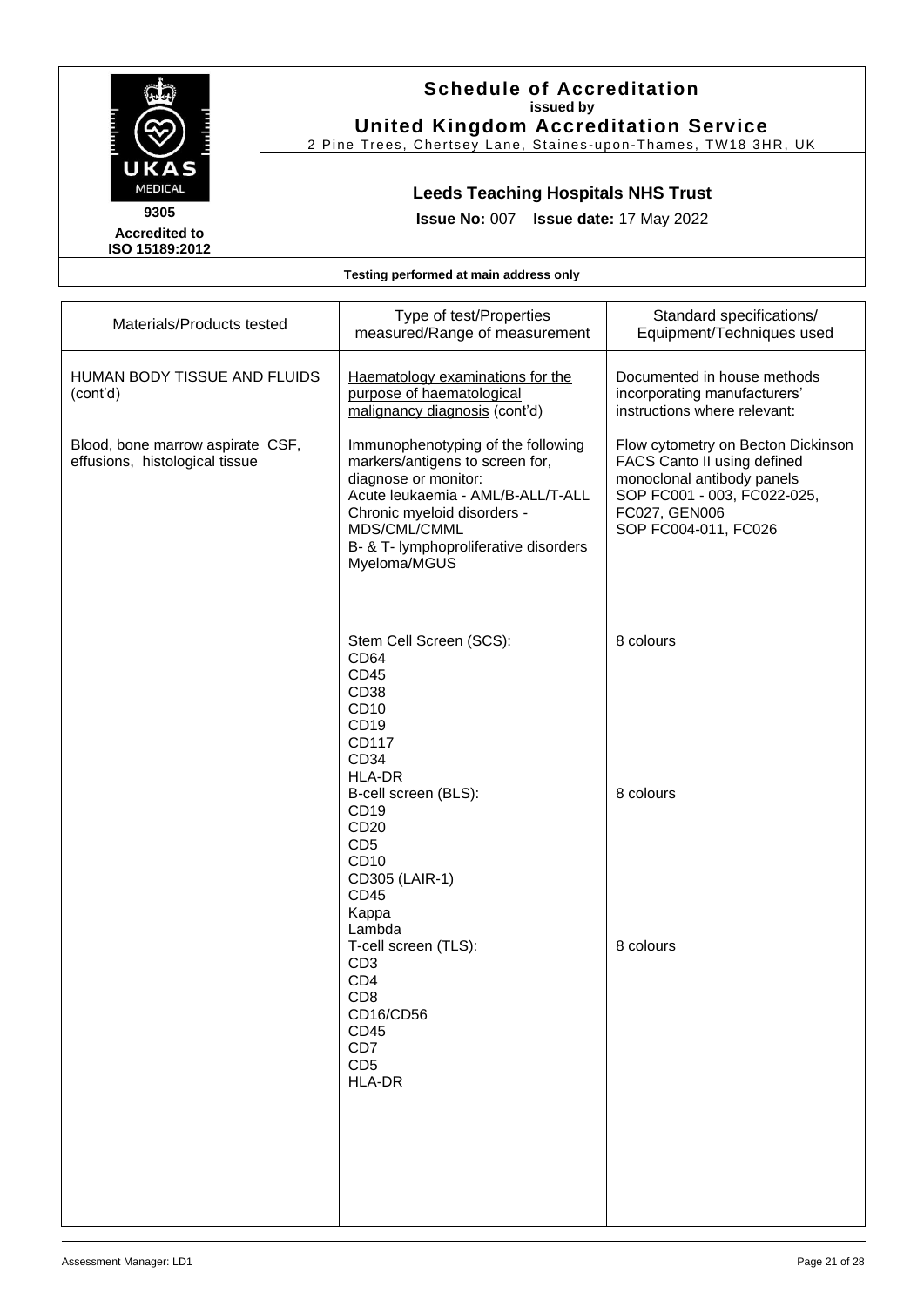

2 Pine Trees, Chertsey Lane, Staines -upon -Thames, TW18 3HR, UK

# **Leeds Teaching Hospitals NHS Trust**

**Issue No:** 007 **Issue date:** 17 May 2022

**Accredited to ISO 15189:2012** 

| Materials/Products tested                                          | Type of test/Properties<br>measured/Range of measurement                                                                                                                                                                                               | Standard specifications/<br>Equipment/Techniques used                                                                                                                   |
|--------------------------------------------------------------------|--------------------------------------------------------------------------------------------------------------------------------------------------------------------------------------------------------------------------------------------------------|-------------------------------------------------------------------------------------------------------------------------------------------------------------------------|
| HUMAN BODY TISSUE AND FLUIDS<br>(cont'd)                           | Haematology examinations for the<br>purpose of haematological<br>malignancy diagnosis (cont'd)                                                                                                                                                         | Documented in house methods<br>incorporating manufacturers'<br>instructions where relevant:                                                                             |
| Blood, bone marrow aspirate CSF,<br>effusions, histological tissue | Immunophenotyping of the following<br>markers/antigens to screen for,<br>diagnose or monitor:<br>Acute leukaemia - AML/B-ALL/T-ALL<br>Chronic myeloid disorders -<br>MDS/CML/CMML<br>B- & T- lymphoproliferative disorders<br>Myeloma/MGUS<br>(cont'd) | Flow cytometry on Becton Dickinson<br>FACS Canto II using defined<br>monoclonal antibody panels<br>SOP FC001 - 003, FC022-025,<br>FC027, GEN006<br>SOP FC004-011, FC026 |
|                                                                    | Plasma cell screen:<br>CD <sub>38</sub><br>CD138<br>CD19<br><b>CD45</b><br>CD56<br>CD117<br><b>CD27</b><br>CD81                                                                                                                                        | 8 colours                                                                                                                                                               |
|                                                                    | Outreach monitoring (CMP):<br>CD <sub>19</sub><br>CD38<br>CD45<br>CD <sub>5</sub><br>Kappa<br>Lambda                                                                                                                                                   | 6 colours                                                                                                                                                               |
|                                                                    | Rituximab monitoring:<br>CD <sub>3</sub><br>CD <sub>14</sub><br>CD <sub>19</sub><br>CD38<br><b>CD27</b><br><b>CD45</b>                                                                                                                                 | 6 colours                                                                                                                                                               |
|                                                                    |                                                                                                                                                                                                                                                        |                                                                                                                                                                         |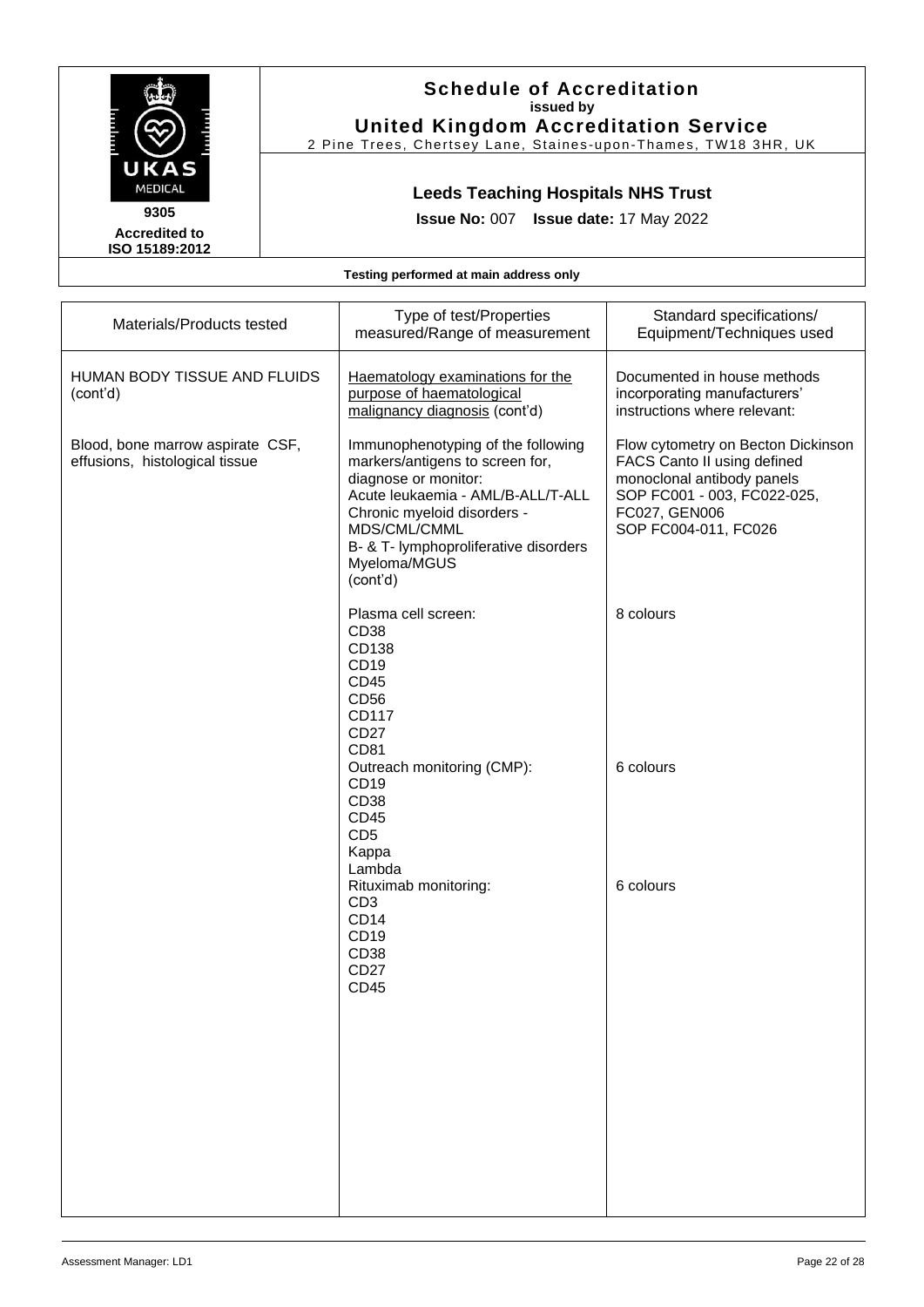

2 Pine Trees, Chertsey Lane, Staines -upon -Thames, TW18 3HR, UK

# **Leeds Teaching Hospitals NHS Trust**

**Issue No:** 007 **Issue date:** 17 May 2022

**Accredited to ISO 15189:2012** 

| Materials/Products tested                                          | Type of test/Properties<br>measured/Range of measurement                                                                                                                                                                                                                                                                                                                                                                                                                                                                          | Standard specifications/<br>Equipment/Techniques used                                                                                                            |
|--------------------------------------------------------------------|-----------------------------------------------------------------------------------------------------------------------------------------------------------------------------------------------------------------------------------------------------------------------------------------------------------------------------------------------------------------------------------------------------------------------------------------------------------------------------------------------------------------------------------|------------------------------------------------------------------------------------------------------------------------------------------------------------------|
| HUMAN BODY TISSUE AND FLUIDS<br>(cont'd)                           | Haematology examinations for the<br>purpose of haematological<br>malignancy diagnosis (cont'd)                                                                                                                                                                                                                                                                                                                                                                                                                                    | Documented in house methods<br>incorporating manufacturers'<br>instructions where relevant:                                                                      |
| Blood, bone marrow aspirate CSF,<br>effusions, histological tissue | Immunophenotyping of the following<br>markers/antigens in an 8-colour panel<br>to diagnose and monitor myeloid<br>disorders (AML, MDS, CMML)<br>TdT<br><b>MPO</b><br>CD33<br>CD117<br>CD <sub>34</sub><br>CD45<br>CD79a<br>CD <sub>3</sub><br>CD38<br>CD56<br>CD <sub>13</sub><br>CD7<br>CD11b<br>CD10<br>CD <sub>16</sub><br>CD15<br>CD300e<br>CD <sub>14</sub><br>CD64<br><b>HLA-DR</b><br>CD <sub>36</sub><br>CD235a<br>CD105<br><b>CD71</b><br>CD61<br>CD <sub>2</sub><br>NG <sub>2</sub><br>CD123<br>CD25<br>CD <sub>4</sub> | Flow cytometry performed on<br>Becton Dickinson Facs Lyric<br>instrument using defined<br>monoclonal antibody panels<br>SOP FC022-025 & 027, GEN006<br>SOP FC013 |
|                                                                    |                                                                                                                                                                                                                                                                                                                                                                                                                                                                                                                                   |                                                                                                                                                                  |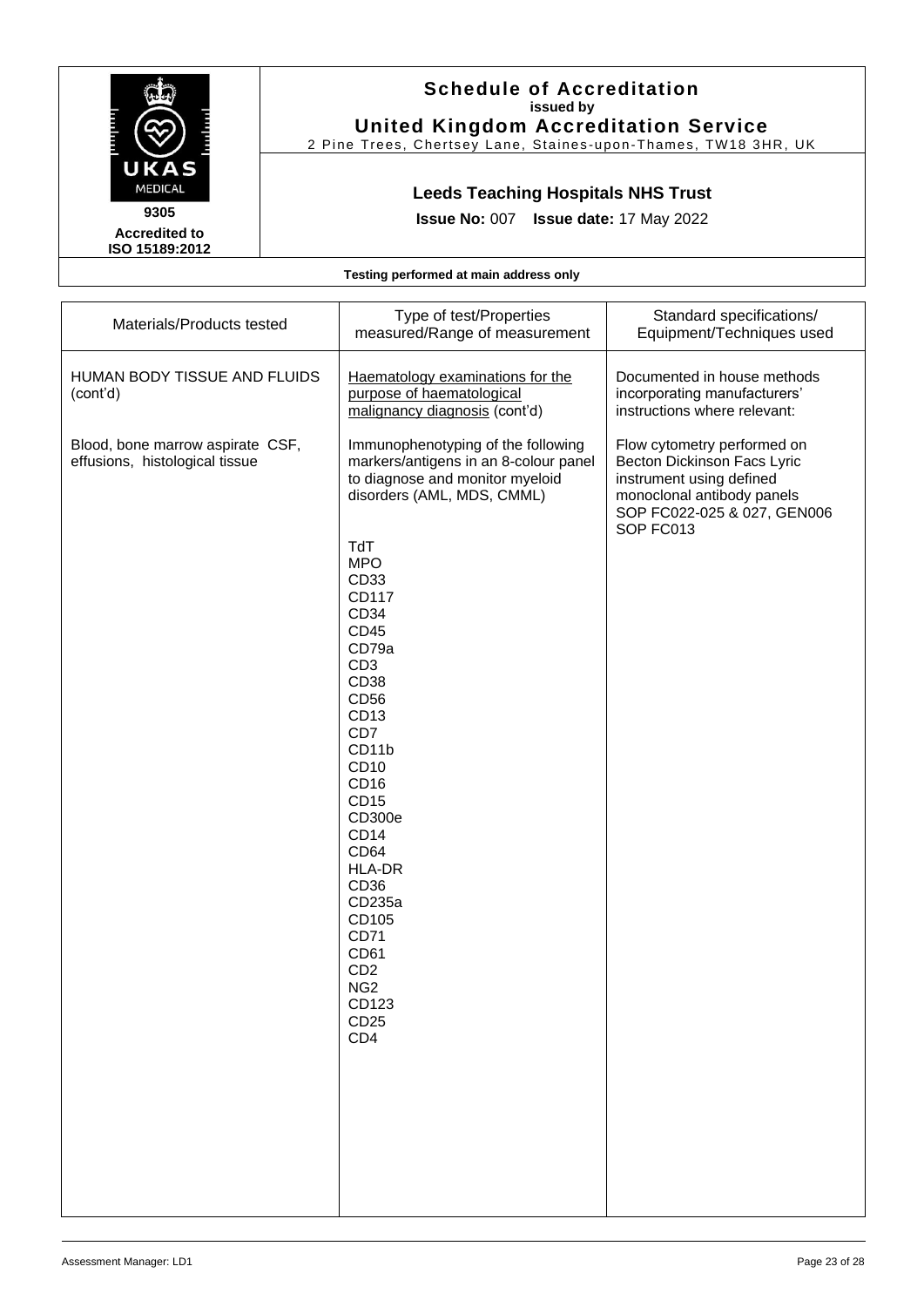

2 Pine Trees, Chertsey Lane, Staines -upon -Thames, TW18 3HR, UK

# **Leeds Teaching Hospitals NHS Trust**

**Issue No:** 007 **Issue date:** 17 May 2022

**Accredited to ISO 15189:2012** 

| Materials/Products tested                                                   | Type of test/Properties<br>measured/Range of measurement                                                                                                                                                                                                                                                                                                                                                                                                                                                                         | Standard specifications/<br>Equipment/Techniques used                                                                                                            |
|-----------------------------------------------------------------------------|----------------------------------------------------------------------------------------------------------------------------------------------------------------------------------------------------------------------------------------------------------------------------------------------------------------------------------------------------------------------------------------------------------------------------------------------------------------------------------------------------------------------------------|------------------------------------------------------------------------------------------------------------------------------------------------------------------|
| HUMAN BODY TISSUE AND FLUIDS<br>(cont'd)                                    | Haematology examinations for the<br>purpose of haematological<br>malignancy diagnosis (cont'd)                                                                                                                                                                                                                                                                                                                                                                                                                                   | Documented in house methods<br>incorporating manufacturers'<br>instructions where relevant:                                                                      |
| Blood, bone marrow aspirate CSF,<br>effusions, histological tissue (cont'd) | Immunophenotyping of the following<br>markers/antigens to diagnose and<br>monitor Acute lymphoblastic<br>leukaemia (B-ALL & T-ALL)<br>B-ALL:<br>TdT<br><b>MPO</b><br>CD33<br>CD117<br>CD34<br><b>CD45</b><br>CD79a<br>CD <sub>3</sub><br>CD66c<br>CD123<br>CD304<br>CD73<br>CD81<br>CD13<br>CD33<br>CD34<br>CD <sub>19</sub><br>CD10<br><b>CD45</b><br>CD38<br>CD79b<br>CD <sub>86</sub><br>CD <sub>9</sub><br><b>CD58</b><br>CD24<br><b>CD44</b><br>CD22<br><b>HLA-DR</b><br>NG <sub>2</sub><br>CD <sub>20</sub><br><b>CD15</b> | Flow cytometry performed on Facs<br>Lyric instrument using defined<br>monoclonal antibody panels<br>SOP FC022-025, 027, GEN006<br>SOP FC015 & FC017<br>8 colours |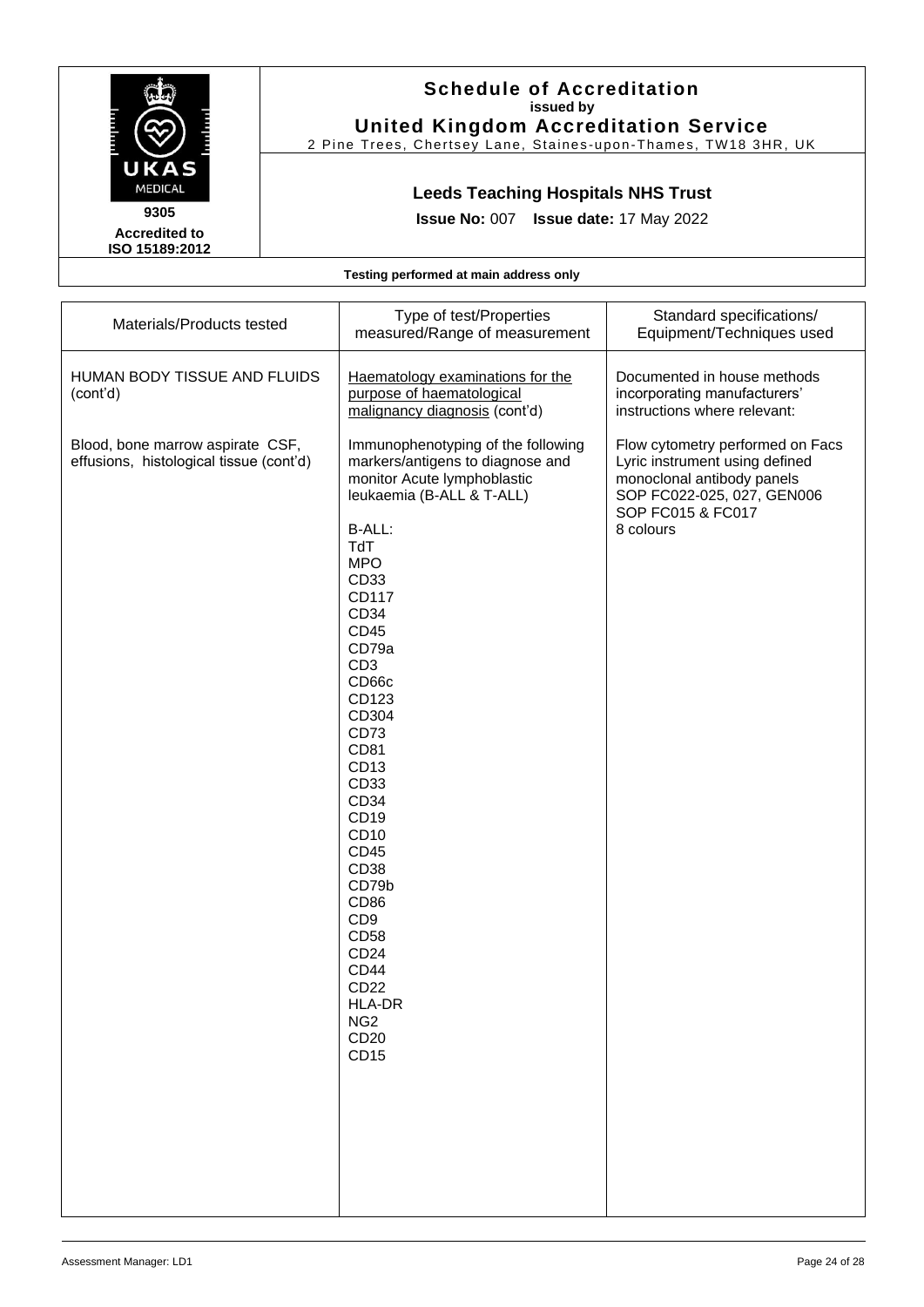

2 Pine Trees, Chertsey Lane, Staines -upon -Thames, TW18 3HR, UK

# **Leeds Teaching Hospitals NHS Trust**

**Issue No:** 007 **Issue date:** 17 May 2022

**Accredited to ISO 15189:2012** 

| Materials/Products tested                                                   | Type of test/Properties<br>measured/Range of measurement                                                                                                                                                                                                                                                                                                                | Standard specifications/<br>Equipment/Techniques used                                                                                               |
|-----------------------------------------------------------------------------|-------------------------------------------------------------------------------------------------------------------------------------------------------------------------------------------------------------------------------------------------------------------------------------------------------------------------------------------------------------------------|-----------------------------------------------------------------------------------------------------------------------------------------------------|
| HUMAN BODY TISSUE AND FLUIDS<br>(cont'd)                                    | Haematology examinations for the<br>purpose of haematological<br>malignancy diagnosis (cont'd)                                                                                                                                                                                                                                                                          | Documented in house methods<br>incorporating manufacturers'<br>instructions where relevant:                                                         |
| Blood, bone marrow aspirate CSF,<br>effusions, histological tissue (cont'd) | Immunophenotyping of the following<br>markers/antigens to diagnose and<br>monitor Acute lymphoblastic<br>leukaemia (B-ALL & T-ALL)<br>(cont'd)                                                                                                                                                                                                                          | Flow cytometry performed on Facs<br>Lyric instrument using defined<br>monoclonal antibody panels<br>SOP FC022-025, 027, GEN006<br>SOP FC015 & FC017 |
|                                                                             | T-ALL:<br>CD <sub>3</sub><br>CD <sub>1a</sub><br>CD <sub>2</sub><br>CD <sub>4</sub><br>CD <sub>5</sub><br>CD7<br>CD <sub>8</sub><br>CD10<br>CD <sub>16</sub><br>CD <sub>25</sub><br><b>CD27</b><br><b>CD45</b><br>CD45RA<br><b>CD56</b><br><b>CD57</b><br><b>HLA-DR</b><br>$TCR\alpha\beta$<br>$TCR\gamma\delta$<br>Tdt<br><b>MPO</b><br>CD79a<br>CD33<br>CD117<br>CD34 | 6 colours                                                                                                                                           |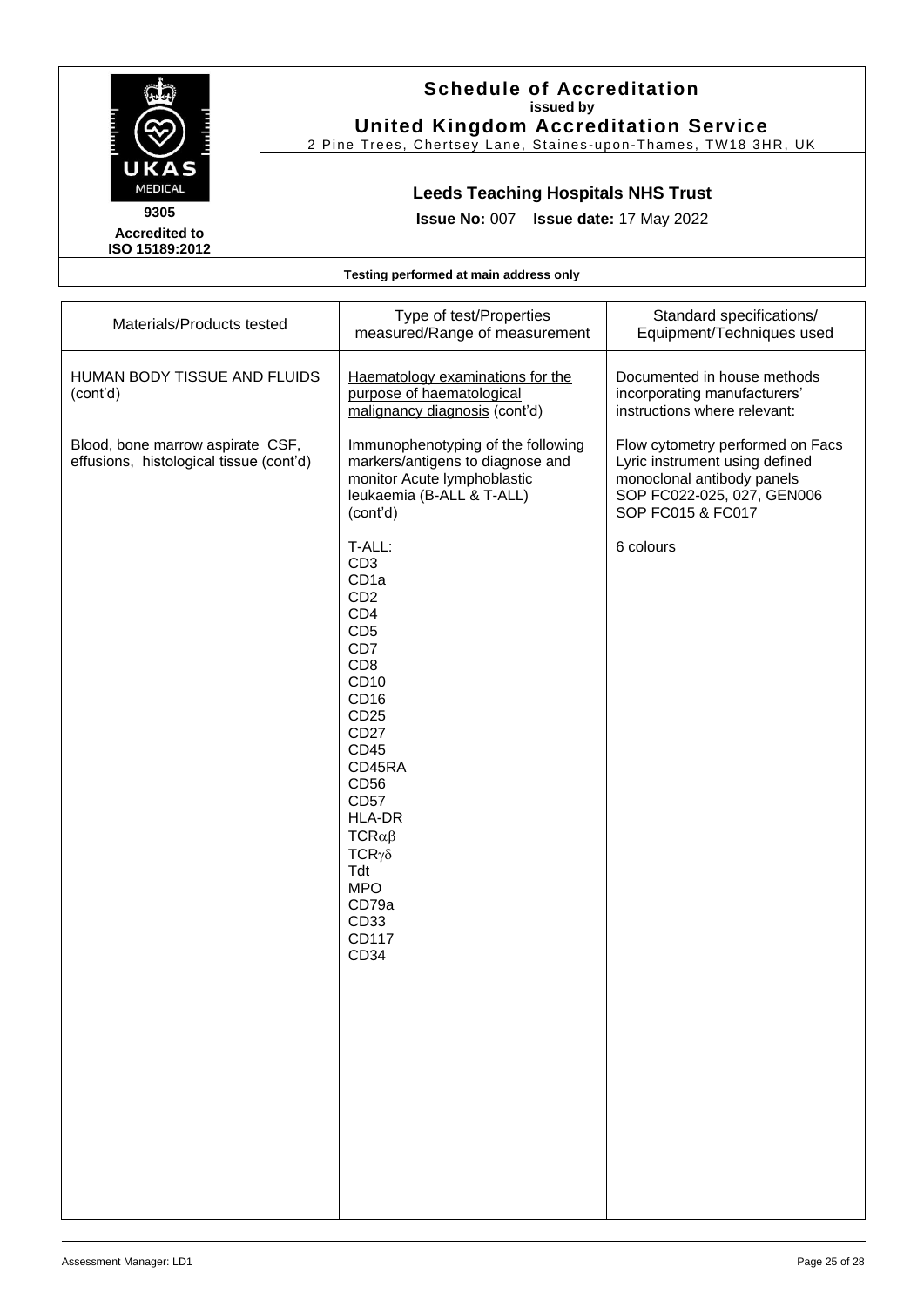

2 Pine Trees, Chertsey Lane, Staines -upon -Thames, TW18 3HR, UK

# **Leeds Teaching Hospitals NHS Trust**

**Issue No:** 007 **Issue date:** 17 May 2022

**Accredited to ISO 15189:2012** 

| Materials/Products tested                                          | Type of test/Properties<br>measured/Range of measurement                                                                                                                                                                                                                                            | Standard specifications/<br>Equipment/Techniques used                                                                                                           |
|--------------------------------------------------------------------|-----------------------------------------------------------------------------------------------------------------------------------------------------------------------------------------------------------------------------------------------------------------------------------------------------|-----------------------------------------------------------------------------------------------------------------------------------------------------------------|
| HUMAN BODY TISSUE AND FLUIDS<br>(cont'd)                           | Haematology examinations for the<br>purpose of haematological<br>malignancy diagnosis (cont'd)                                                                                                                                                                                                      | Documented in house methods<br>incorporating manufacturers'<br>instructions where relevant:                                                                     |
| Blood, bone marrow aspirate CSF,<br>effusions, histological tissue | Immunophenotyping of the following<br>markers/antigens to diagnose and<br>monitor mature B- and T-cell<br>lymphoproliferative disorders:                                                                                                                                                            | Flow cytometry on Becton Dickinson<br>FACS Canto II using defined<br>monoclonal antibody panels<br>SOP FC001 - 003, FC022-025,<br>FC027, GEN006<br>FC011, FC019 |
|                                                                    | Extended B-cell panel:<br>CD19<br>CD <sub>20</sub><br>CD23<br>CD43<br>CD81<br>CD79b<br>CD <sub>5</sub><br>ROR <sub>1</sub><br>CD95<br>CD31<br>CD49d<br>CD305 (LAIR-1)<br>CD38<br>CD10<br>CD <sub>25</sub><br>CD11c<br>CD103<br>CD200<br>CD39<br>CD22<br>CD196<br>CD185<br>IgG<br>IgD<br>lgM<br>CD27 | 8 colours                                                                                                                                                       |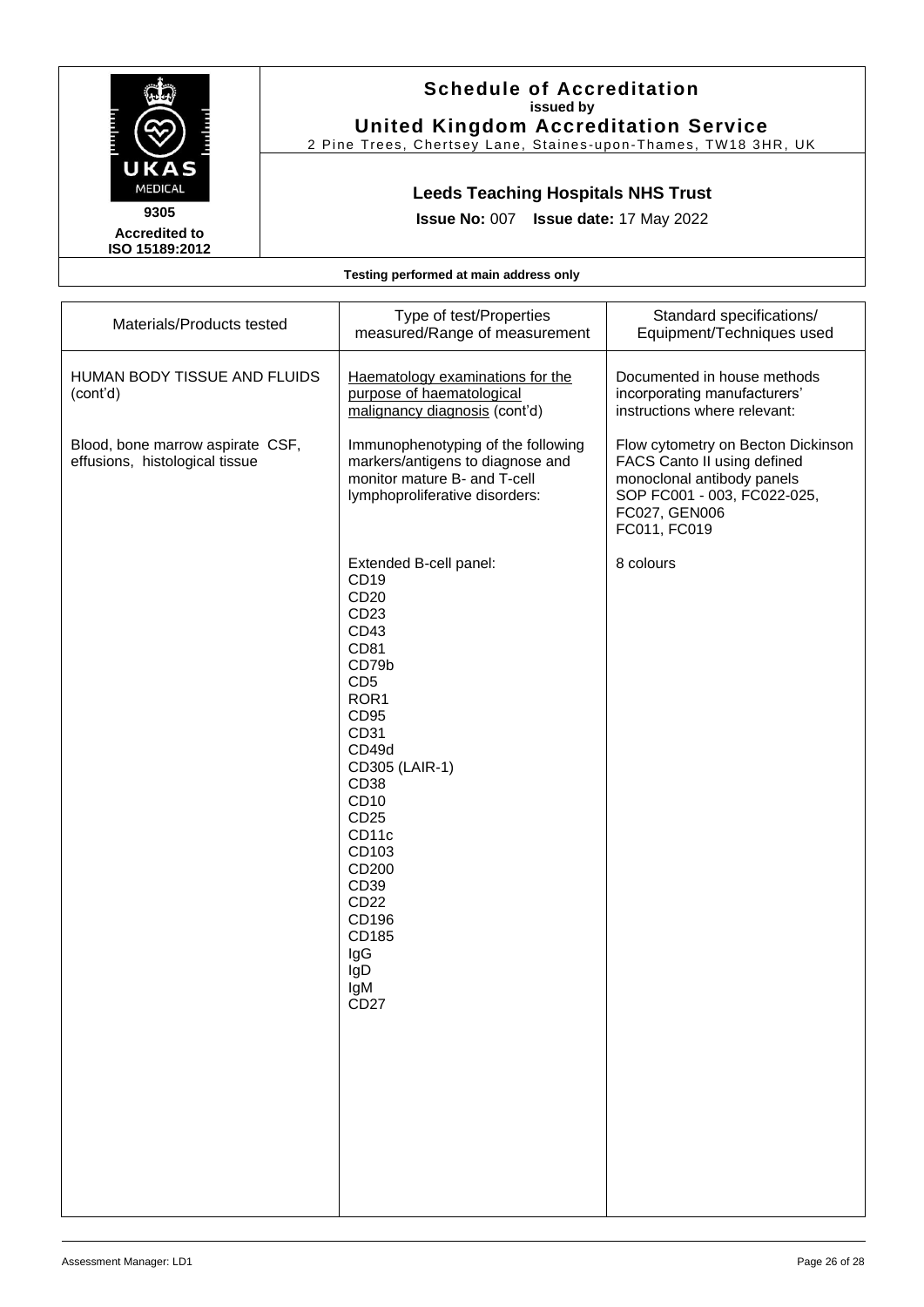

2 Pine Trees, Chertsey Lane, Staines -upon -Thames, TW18 3HR, UK

# **Leeds Teaching Hospitals NHS Trust**

**Issue No:** 007 **Issue date:** 17 May 2022

**Accredited to ISO 15189:2012** 

| Materials/Products tested                                          | Type of test/Properties<br>measured/Range of measurement                                                                                                                                                                                                                                                                             | Standard specifications/<br>Equipment/Techniques used                                                                                                           |
|--------------------------------------------------------------------|--------------------------------------------------------------------------------------------------------------------------------------------------------------------------------------------------------------------------------------------------------------------------------------------------------------------------------------|-----------------------------------------------------------------------------------------------------------------------------------------------------------------|
| HUMAN BODY TISSUE AND FLUIDS<br>(cont'd)                           | Haematology examinations for the<br>purpose of haematological<br>malignancy diagnosis (cont'd)                                                                                                                                                                                                                                       | Documented in house methods<br>incorporating manufacturers'<br>instructions where relevant:                                                                     |
| Blood, bone marrow aspirate CSF,<br>effusions, histological tissue | Immunophenotyping of the following<br>markers/antigens to diagnose and<br>monitor mature B- and T-cell<br>lymphoproliferative disorders:                                                                                                                                                                                             | Flow cytometry on Becton Dickinson<br>FACS Canto II using defined<br>monoclonal antibody panels<br>SOP FC001 - 003, FC022-025,<br>FC027, GEN006<br>FC011, FC019 |
|                                                                    | Extended T-cell panel:<br>CD <sub>3</sub><br>CD <sub>1a</sub><br>CD <sub>2</sub><br>CD4<br>CD <sub>5</sub><br>CD7<br>CD <sub>8</sub><br>CD10<br>CD <sub>16</sub><br>CD <sub>25</sub><br><b>CD27</b><br><b>CD45</b><br>CD45RA<br>CD52<br>CD56<br><b>CD57</b><br><b>HLA-DR</b><br>$TCR\alpha\beta$<br>$TCR\gamma\delta$<br><b>CD14</b> | 6 colours                                                                                                                                                       |